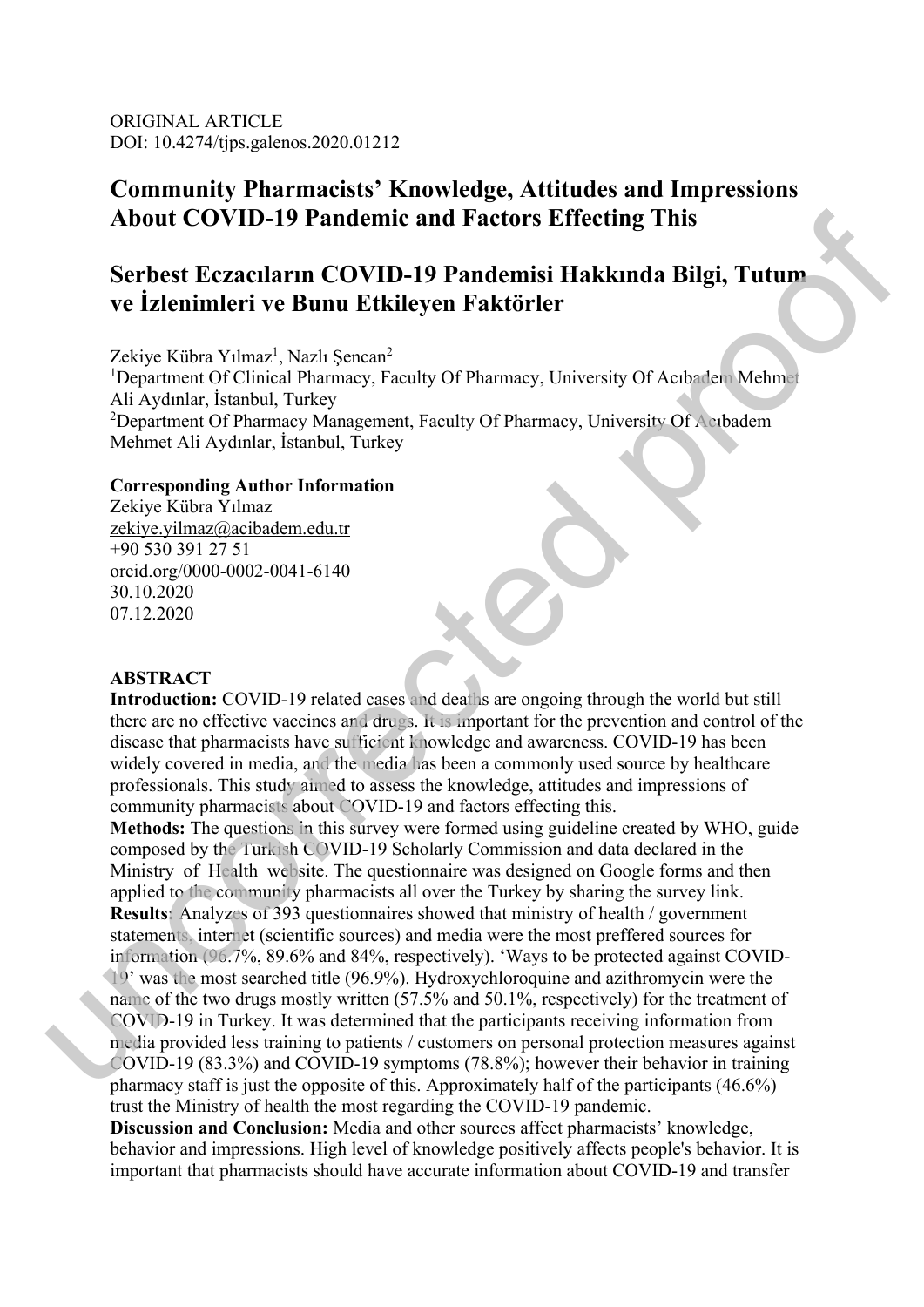their knowledge to the society and to provide patient education in order to prevent and control the spread of COVID-19.

**Keywords:** COVID-19, pandemic, community pharmacists, knowledge, attitude

## **ÖZ**

**Giriş ve Amaç:** COVID-19 kaynaklı vakalar ve ölümler dünya çapında devam etmekte ancak hala etkili bir aşı ve ilaç bulunmamaktadır. Salgın sürecinde önemli rol oynayan eczacıların, yeterli bilgi ve farkındalığa sahip olmaları hastalığın önlenmesi ve kontrolü için önemlidir. COVID-19 medyada geniş yer bulmakla birlikte medya, sağlık uzmanları tarafından yaygın olarak kullanılan bir kaynak olmuştur. Bu çalışma, serbest eczacıların COVID-19 hakkındaki bilgi, tutum ve izlenimlerini ve bunu etkileyen faktörleri değerlendirmeyi amaçlamaktadır. **Yöntem ve Gereçler:** Bu anketteki sorular, DSÖ tarafından oluşturulan kılavuz, Türkiye COVID-19 Bilim Kurulu'nun oluşturduğu COVID-19 Kılavuzu ve Sağlık Bakanlığı internet sitesinde açıklanan veriler kullanılarak oluşturulmuştur. Anket Google form üzerinde oluşturuldu ve ardından anketin linki paylaşılarak Türkiye'nin dört bir yanındaki serbest eczacılara uygulandı.

**Bulgular:** 393 anketin analizi sağlık bakanlığı / hükümet açıklamaları, internet (bilimsel kaynaklar) ve medyanın bilgi almak için en çok tercih edilen kaynak (sırasıyla% 96,7; % 89,6 ve % 84) olduğunu göstermiştir. Katılımcılar tarafından en çok aranan başlığın "COVID-19'a karşı korunma yolları" olduğu bulunmuştur (% 96,9). Türkiye'de COVID-19 tedavisinde kullanım için katılımcılar tarafından en çok yazılan üç ilacın adının hidroksiklorokin ve azitromisin (sırasıyla % 57,5; % 50,1) olduğu tespit edilmiştir. Medyadan bilgi alan katılımcıların hastalara / müşterilere COVID-19'a karşı kişisel korunma önlemleri (% 83,3) ve COVID-19 semptomları (% 78,8) konusunda daha az eğitim verdiği; ancak eczane personelinin yetiştirilmesi konusundaki davranışlarının bunun tam tersi olduğu görülmüştür. COVID-19 salgın süreci ile ilgili olarak katılımcıların yaklaşık yarısının (% 46,6) en çok T.C. Sağlık Bakanlığı'na güvendiği tespit edilmiştir.  $U$ , the Amary COVID-19 kaymaki veladar ve ölümler dünya vapnala devam etmekte uncak<br>haci velada bili bir földa median molekula median taggi vapnala devam etmekted proof vapnala median molekula median molekula median mole

**Tartışma ve Sonuç:** Medya ve diğer kaynaklar eczacıların bilgi, davranış ve izlenimlerini etkilemektedir. Yüksek düzeyde bilgi sahibi olmak, insanların davranışlarını olumlu yönde etkilemektedir. Eczacıların COVID-19 hakkında doğru bilgiye sahip olmaları ve edindikleri bilgileri topluma aktarmaları ve COVID-19'un yayılmasını önlemek ve kontrol altına almak için hasta eğitimi vermeleri önemlidir.

**Anahtar kelimeler:** COVID-19, pandemi, serbest eczacılar, bilgi, tutum

## **INTRODUCTION**

In December 2019, the pathogen named as the novel coronavirus (2019-nCoV) caused an outbreak of coronavirus disease 2019 (COVID-19) in Wuhan, Hubei Province, China.<sup>1</sup> The virus was highly infectious, spreading rapidly via human-to-human transmission.² Consequently COVID-19 rapidly spread from the first epicenter, the city of Wuhan, into neighboring countries, and it was declared as a global pandemic by World Health Organization (WHO) and the name of the pathogen was renamed as novel severe acute respiratory syndrome coronavirus 2 (SARS-CoV-2).<sup>2</sup>,<sup>3</sup>

Common signs of SARS-CoV-2 infection include respiratory symptoms, fever, cough, shortness of breath and breathing difculties. In more severe cases, infection can cause pneumonia, severe acute respiratory syndrome, organ failure and even death.<sup>1</sup> As of October 20th 2020, SARS-CoV-2 has caused 40,693,256 infections and 1,123,596 deaths worldwide and still there are no effective vaccine products and drugs to prevent and treat the COVID-19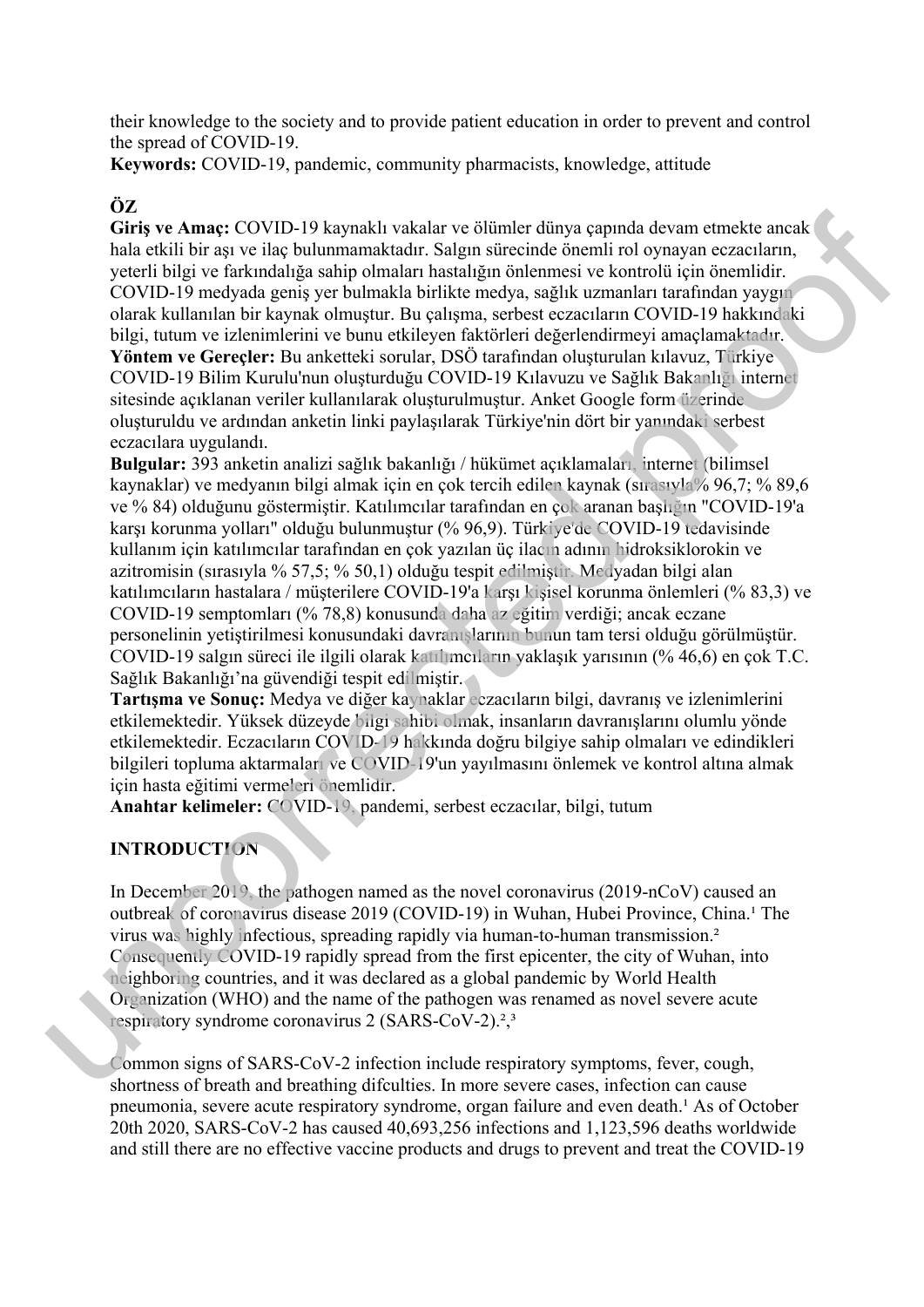#### infection. $\Box$ (https://www.worldometers.info/coronavirus/?utm\_campaign=homeAdvegas1?#countries).

Pharmacists have always been the initial stop of contact for healthcare delivery and played important roles during pandemics and viral epidemics. These comprise vaccination, drug delivery, health training and supplying direct patient care in case of extraordinary circumstances, as along the H1N1 pandemic. $\Box$ , $\Box$  In addition, it was determined that cases with suspected COVID-19 applied to nearby health centers such as pharmacies for medical assistance. $\Box$  For this reason, it is vital to create sufficient knowledge and awareness among pharmacists about the pandemic and to identify the factors that direct their perceptions and behaviors, for the prevention and control of the disease.  $\Box$ 

Since the first day of the outbreak, COVID-19 has been widely covered in media news, press and social media. $\Box$  It has been observed that the media facilitates both healthcare professionals and the general public to achieve actual information that improves knowledge, awareness and implementation. $\Box$  Media also acts an important part in the communication among investigators, scientists, general health experts and funding organs for an efficient and swift global reply. $\Box$ ,  $\Box$  This research aimed to assess the knowledge and attitudes of community pharmacists about COVID-19 and the role of the media and other factors in shaping pharmacists' knowledge, perception and attitudes during the COVID-19 pandemic.

## **MATERIALS AND METHODS**

This is a cross-sectional study based on self-reported questionnaire. The study was conducted between May 2020 and July 2020 during the quarantine period. As it was not feasible to conduct a population-based survey at that time, a questionnaire was designed on Google forms, and a link was shared using social media applications to invite community pharmacists from all over the Turkey to participate in the study. Pharmacists were given information before their participation about the aim and description of the study and that their attendance is anonymous, voluntary, and that their data will be treated as concealed. The mean finishing period of the questionnaire was 13 minutes. Ethical approval was obtained from Acıbadem Mehmet Ali Aydınlar University and Acıbadem Healthcare Institutions Medical Research Ethics Committee (reference number: 2020-09/18) for conducting the study. All procedures performed in the study involving human participants followed the ethical standards of the institutional research committee and with the 1964 Helsinki Declaration. mpartameteris at a strengt parameteris and the magnitude probability. This case methods are also that the magnitude of the magnitude of the magnitude state and strength of the magnitude properties and the magnitude of the

The questions in this survey were formed using guideline [Survey tool and guidance: behavioural insights on COVID-19 (2020)] created by World Health Organization, guide (COVID-19 Guide) composed by the Turkish COVID-19 Scholarly Commission and the COVID-19 data declared in the Ministry of Health internet site.<sup>11</sup>

(https://hsgm.saglik.gov.tr/tr/bulasici-hastaliklar/2019-n-cov.html). The name and surname of the participants were not included in the survey and the data were taken anonymously. Age, gender, education level, working period in the profession (year) and location and the city of their pharmacy were collected as demographic data. The names of the medicines which are being used in Turkey, for the treatment of COVID-19 were asked for understanding participants' interest to the treatment of COVID-19 (open-ended, no options questions). Other multiple-choices twenty nine questions were about the resources of info, knowledge, opinion, impressions and behaviors about COVID-19. Participants were informed about choosing a single reply for 9 questions in the questionnaire and choosing multiple replies for the other 14 questions. The questionnaire also included 6 true/false questions. For each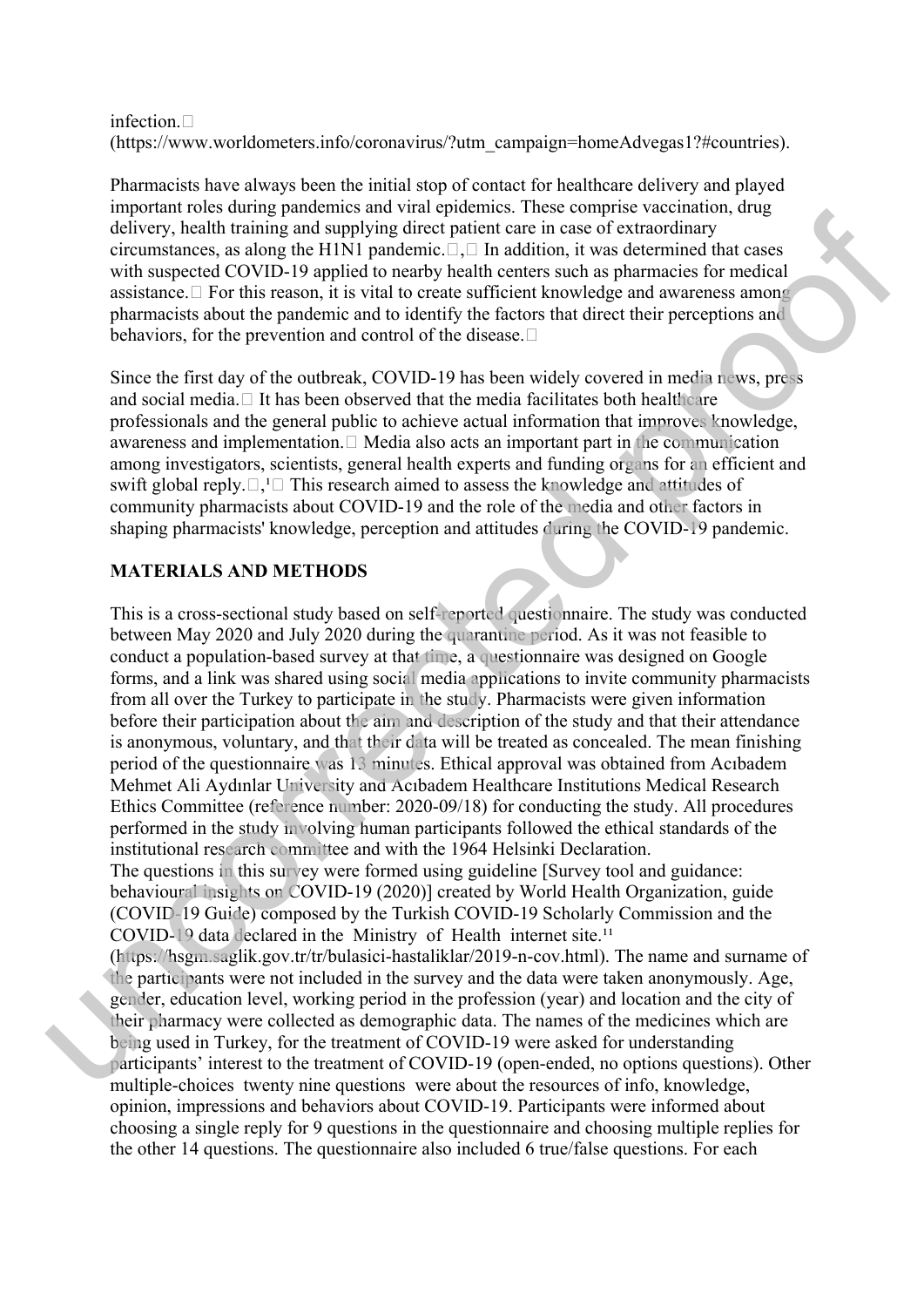question, the option "other" was presented as an option, and if this option was selected, an explanation was expected.

A total of 26,759 community pharmacists are available in Turkey

(https://dergi.tebeczane.net/public\_html/kitaplar/bilgilendirmekitapcigi/html5/index.html?&lo cale=TRK&pn=21). The sample size was calculated as 379 participants with 95% confidence level and 5% margin of error.

Analysis was performed using SPSS version 22.0. All data were considered to be statistically significant at p-value<0.05 and 95% confidence interval. Percentage, mean and standard deviation, median and minimum-maximum were used for descriptive data. Chi-square tests were used in the analysis of categorical data.

## **RESULTS**

393 pharmacists participated in this research. The predominance of the participators were female (n=262, 66.7%) and their ages vary among 30-39 (n=139, 35.3%). 68.7% (n=270) of the pharmacists' pharmacy was out of İstanbul. Demographic characteristics of the participants are presented in Table 1.

58.5% (n=230) of the participants declared that the first source of infection is not known clearly and 66.9% (n=263) of the participants stated that the incubation period of the COVID-19 is 14 days (Table 2).  $62.8\%$  ( $n=247$ ) of the participants expressed that the COVID-19 is a vaccine-preventable disease (Table 3) and  $38.7\%$  (n=152) of the participants specified that the vaccine will be found within 6-12 months and it will accelerate the end of the pandemic (Table 5).

Approximately all of the participants got information from ministry of health / government statements (n=380, 96.7%). Internet (scientific sources) was the second most preferred source (n=352, 89.6%) and media was the third preffered source (n=330, 84%) (Table 4). 'Ways to be protected against COVID-19' was the most searched title by the participants (n=381, 96.9%). 89.3% (n=351) of the participants declared that they have made the arrangement(s) in their pharmacies to be at least 1-2 meters distance between the patients. 77.9% (n=306) of the participants have given training to pharmacy staff and  $68.4\%$  (n=269) of the participants have given training to patients / customers about the COVID-19 (Table 4). Ener Keckper 21). In Sample was well cannot as a sy parameterism want by so contained<br>these land 5% margin of error. CSSS version 22.0. All data were considered to be statistically<br>Analysis was preferred force (SSS) conti

Participators' knowledge and behaviors towards COVID-19 infection were evaluated in accordance with the first three most preferred sources that they learned information about COVID-19 infection and statistically significant datas were found only in the issues specified below.

When behaviours of the pharmacists "who received info from Ministry of Health/Government Declarations" and "those who did not" were compared, statistically significant differences were determined in;

• their faith in protection from the COVID-19 by using surgery mask (88.4% and 69.2%, respectively  $p=0.038$ ;

• their knowledge on contamination of the infection through airborne (84.5% and 61.5%, respectively; p=0.028); their knowledge on contamination of the infection through surface contact  $(95.8\%$  and  $76.9\%$ , respectively;  $p=0.002$ );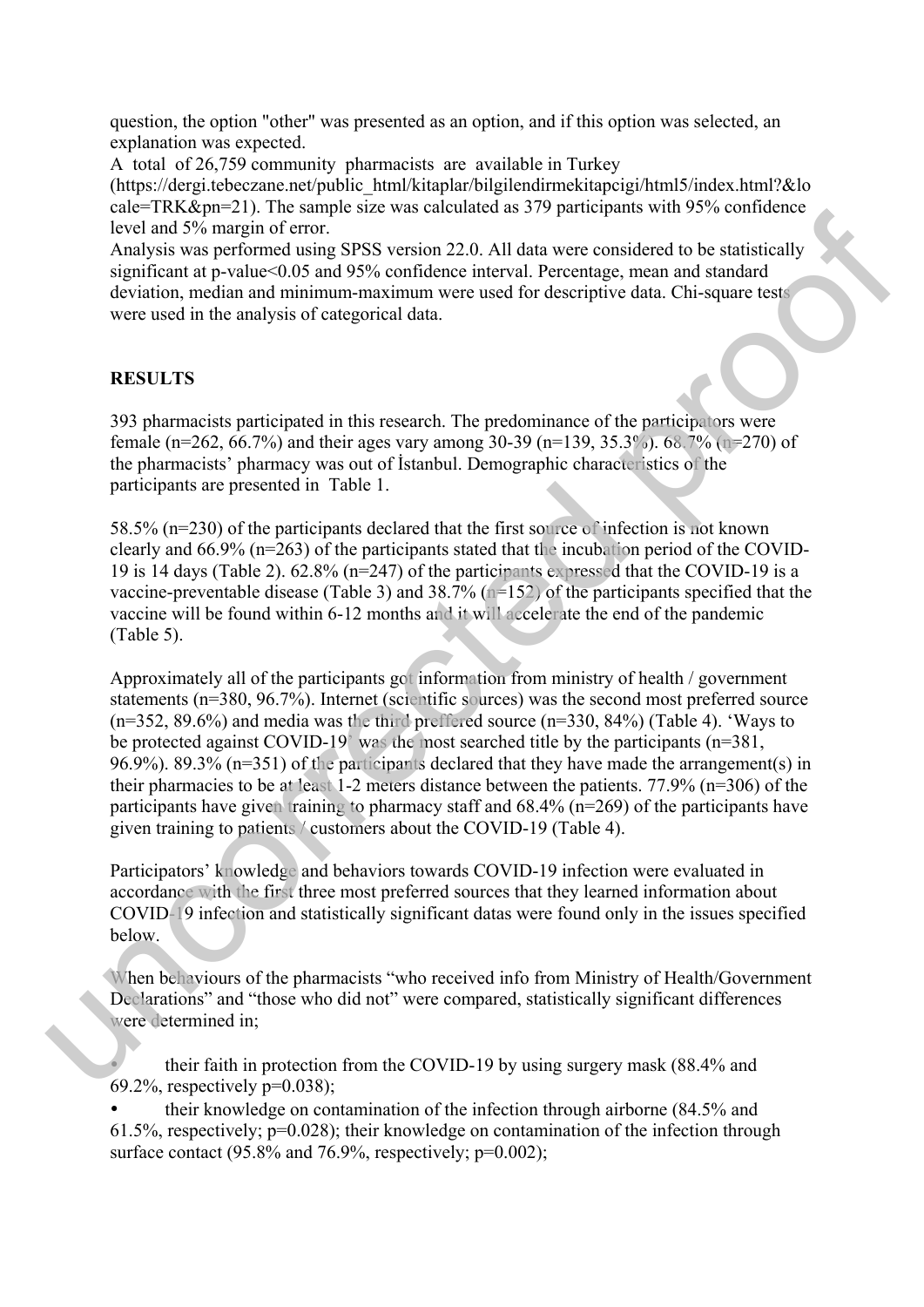• their knowledge about people whose health will be most adversely affected if infected with COVID-19 is as follows; people over 60 years (93.4% and 76.9%, respectively;  $p=0.023$ 

• their belief in conservation from the infection by covering the mouth and nose with a disposable tissue  $(27.6\%$  and  $61.5\%$ , respectively; p=0.008);

• their behaviors protecting against COVID-19 by pouring disinfectant and / or cologne on their hands frequently (94.2% and 76.9%, respectively;  $p=0.012$ ); washing / wiping everything bought from the outside before putting it to home (68.2% and 38.5%, respectively; p=0.025); not going places such as market except for compulsory situations (95% and 76.9%, respectively;  $p=0.005$ )

their behaviors in conservation from the infection and preventing its spread by putting a plastic shield in front of the existing distribution area in the pharmacy (65.8% and 38.5%, respectively;  $p=0.042$ );

When behaviours of the pharmacists "who used the internet (scientific sources) as info resource" and "those who did not" were compared, statistically significant differences were determined in;

• their behavior in researching information regarding patient education concerning COVID-19 (79% and 53.7%, respectively  $p=0.000$ );

their behavior in using a mask while traveling  $(87.5\%$  and  $73.2\%$ , respectively;  $p=0.012$ ); in crowded enviroments (100% and 85.4%, respectively  $p=0.000$ ); while working (95.5% and 68.3%, respectively  $p=0.000$ ); while wandering the street (90.6% and 56.1%, respectively  $p=0.000$ ; in public transport (99.1% and 85.4%, respectively  $p=0.000$ ); whenever leaving home (75% and 41.5%, respectively  $p=0.000$ ); all the time (49.7% and 41.5%, respectively  $p=0.000$ ; ulso<br>said trace (2.7.6% and 61.2%, espectively, p-10.008),<br>the same (2.008) and 61.2%, espectively, p-10.01), we show that the same<br>of the same strength of 4.2% and 78.9%, respectively p-0.012), we show<br>that  $\epsilon$  wincompo

• their knowledge on contamination of the infection through shaking hands (94.6% and 85.4%, respectively; p=0.002); through sexual intercourse (52% and 34.1%, respectively;  $p=0.031$ ); through mother to baby during childbirth (58.2% and 36.6%, respectively; p=0.008);

• their knowledge on symptoms of the infection is as follows; pneumonia (87.3% and 70%, respectively;  $p=0.00$ );

• their knowledge about people whose health will be most adversely affected if infected with COVID-19 is as follows; young adults  $(9.4\%$  and  $0\%$ , respectively;  $p=0.041$ ;

• their belief in protecting against COVID-19 by using hand sanitizer (96.6% and 85.4%, respectively; p=0.001);

• their behaviors protecting against COVID-19 by pouring disinfectant and / or cologne on their hands frequently  $(95.5\%$  and 78%, respectively;  $p=0.000$ ); trying out to touch less often where others touch (99.4% and 95.1%, respectively; p=0.009); having a bath everyday  $(70.2\% \text{ and } 48.8\% \text{), respectively; } p=0.005$ ;

• their knowledge on interception of the infection with using vinegar (22.7% and 43.9%, respectively;  $p=0.003$ ); consuming ginger (25.9% and 48.8%, respectively;  $p=0.000$ ); consuming echinacea (33.5% and 65.9%, respectively; p=0.000);

• their behaviors in conservation from the infection and preventing its spread with disinfecting their hands with an alcohol-based solution after serving each patient / customer  $(87.2\%$  and  $73.2\%$ , respectively; p=0.015);

• their behavior in training pharmacy staff regarding personal protection precautions against COVID-19 (91.5% and 70.7%, respectively; p=0.000); regarding correct use of masks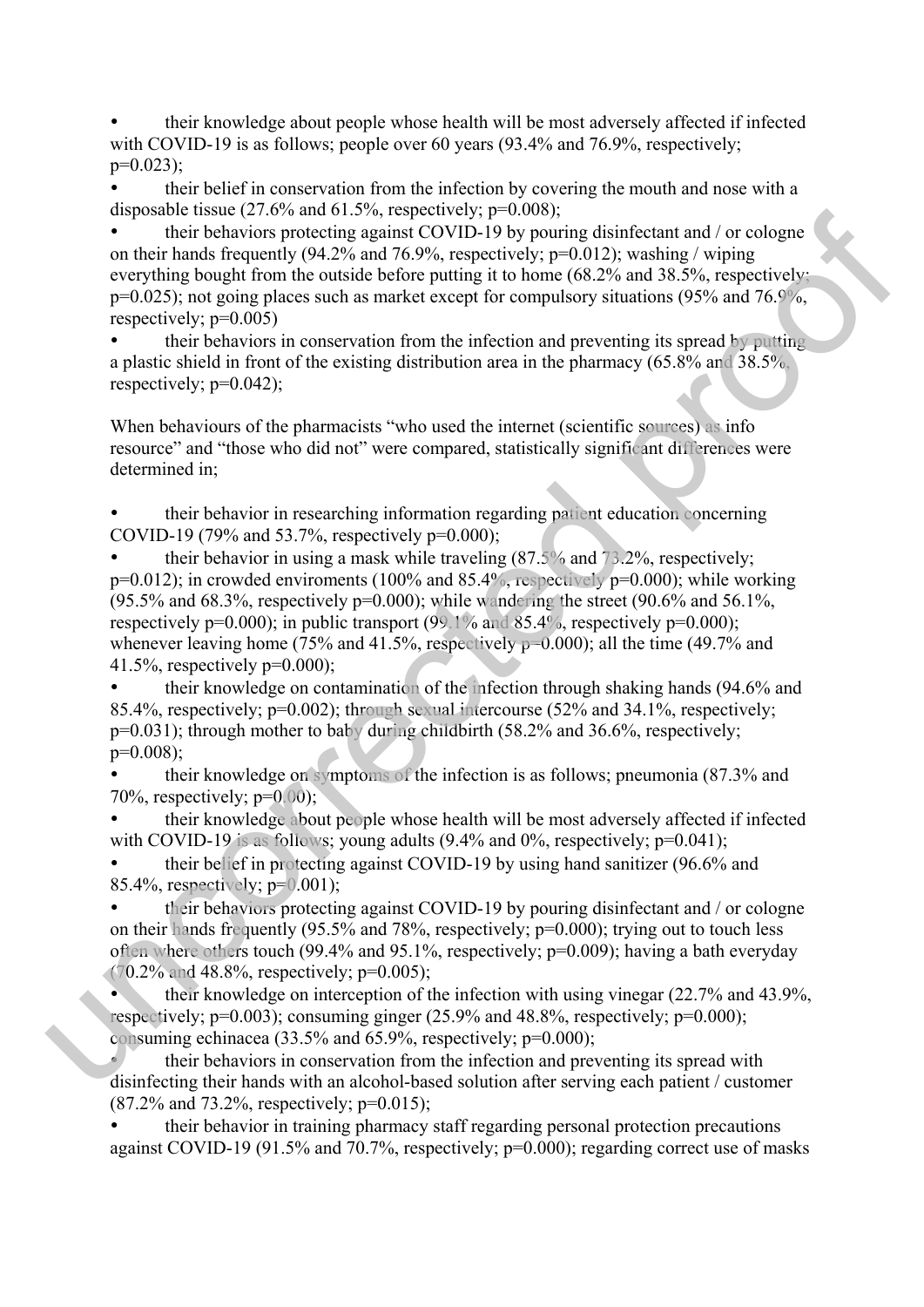$(84.1\%$  and 58.5%, respectively; p=0.000); regarding COVID-19 transmission routes  $(86.6\%$ and  $65.9\%$ , respectively;  $p=0.001$ );

• their behavior in training patients / customers regarding correct use of masks (84.9% and 65.9%, respectively; p=0.002); regarding symptoms of COVID-19 infection (82.4% and 68.3%, respectively; p=0.030);

When behaviours of the pharmacists "who received info through media" and "those who did not" were compared, statistically significant differences were detected in;

• their attitudes in researching information regarding patient education concerning COVID-19 (73% and 93.7%, respectively  $p=0.000$ );

• their behavior in using a mask while working (93.9% and 85.7%, respectively  $p=0.022$ ;

• their faith in protection from the COVID-19 with fabric mask use (12.7% and 1.6%, respectively  $p=0.009$ ); with surgery mask use (89.4% and 79.4%, respectively  $p=0.026$ );

• their knowledge on contamination of the infection via surface contact (96.4% and 88.9%, respectively; p=0.011); through sexual intercourse (46.4% and 69.8%, respectively;  $p=0.001$ ;

• their knowledge on symptoms of the COVID-19 is as follows; bleeding (8.8% and 25.4%, respectively;  $p=0.014$ ); headache (81.5% and 93.7%, respectively;  $p=0.018$ );

• their knowledge about people whose health will be most adversely affected if infected with COVID-19 is as follows; people over 60 years (94.2% and 85.7%, respectively;  $p=0.016$ ; young adults (6.4% and 19%, respectively;  $p=0.001$ );

• their belief in protecting against the infection by using N95 mask (27% and 11.1%, respectively;  $p=0.007$ );

• their behaviors in protecting against COVID-19 with washing hands more than ever (97% and 88.9%, respectively;  $p=0.004$ ); by pouring disinfectant and / or cologne on their hands frequently (94.8% and 87.3%, respectively; p=0.025); trying out to touch less often where others touch (99.4% and 95.1%, respectively; p=0.009); washing / wiping everything bought from the outside before putting it to home  $(69.4\%$  and  $55.6\%$ , respectively;  $p=0.032$ ); reducing use of public transport (97.9% and 87.3%, respectively; p=0.000); 08.2%, respectively; p 0.000),<br>Warh relaxions of the pharmacetist "what received inforting media" and "hose who did<br>Not were compared, statistically significant differences were detected in;<br>
their tailogies in researchin

• their knowledge on interception of the infection with rinsing the nose with saline  $(35.2\%$  and 14.3%, respectively;  $p=0.001$ ); using vinegar  $(28.8\%$  and 4.8%, respectively;  $p=0.000$ ; consuming turmeric  $(31.8\%$  and  $19\%$ , respectively;  $p=0.042$ );

• their behaviors in conservation from the infection and preventing its spread by changing the apron they wear in the pharmacy every day (48.2% and 27%, respectively; p=0.002);

• their behavior in training pharmacy staff regarding COVID-19 transmission routes (87% and 71.4%, respectively; p=0.002); regarding symptoms of COVID-19 infection (85.8% and  $73\%$ , respectively;  $p=0.012$ );

• their behavior in training patients / customers regarding personal protection precautions against COVID-19 (83.3% and 93.7%, respectively; p=0.036); regarding correct use of masks (80.9% and 93.7%, respectively; p=0.014); regarding symptoms of COVID-19 infection (78.8% and 92.1%, respectively;  $p=0.014$ );

Participants were asked to write the name of three drugs which are being used for the treatment of COVID-19 in Turkey. Hydroxychloroquine (n=226, 57.5%) was the most widely written drug. In the second place, azithromycin (n=197, 50.1%) was the most written drug,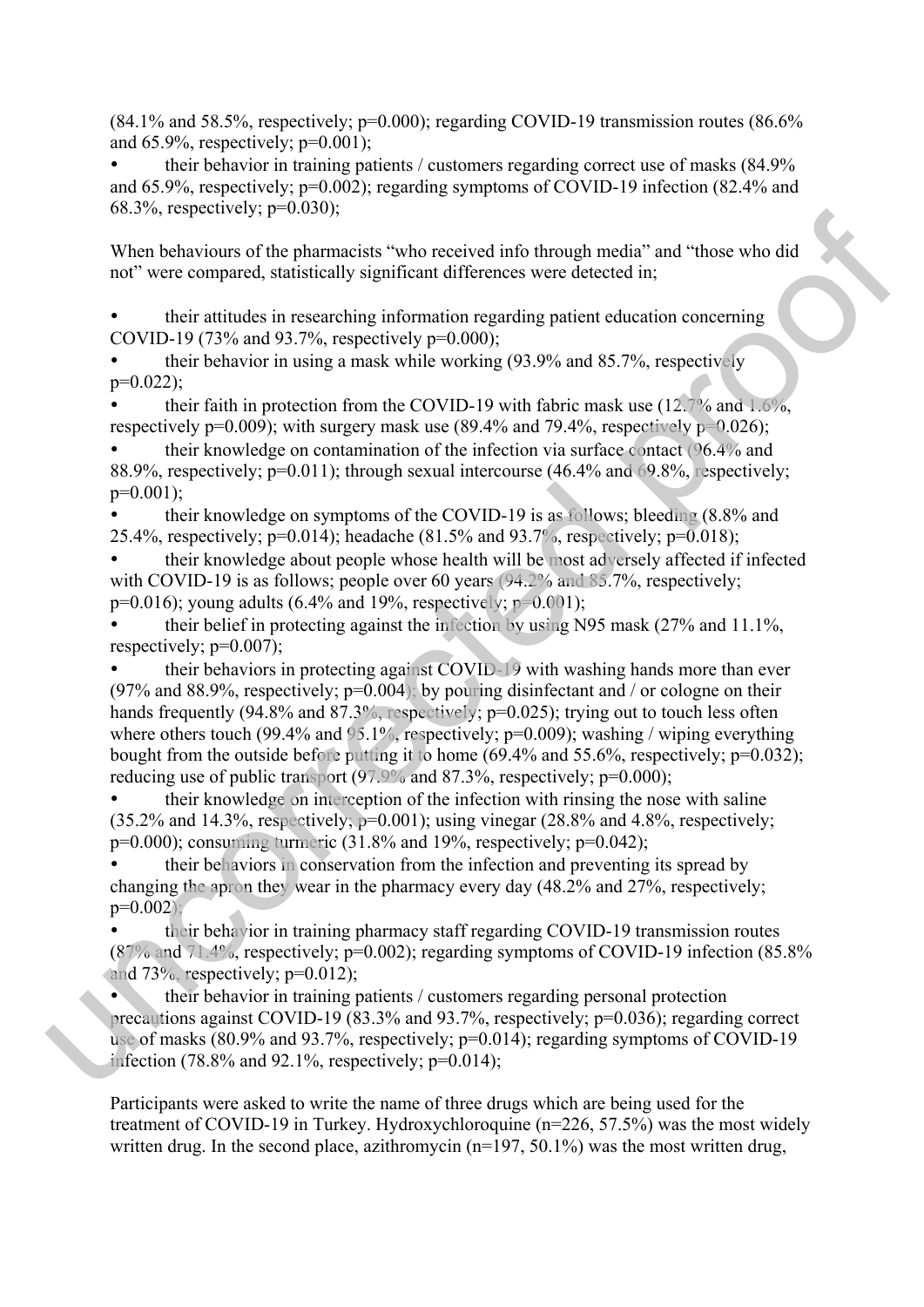followed by oseltamivir ( $n=166$ , 42.2%). 9.8% ( $n=38$ ) of the participants declared that they don't know the name of the drug (Table 6).

#### **DISCUSSION**

This study aimed to evaluate the knowledge and attitudes of community pharmacists about COVID-19 and the role of the media and other factors in shaping pharmacists' knowledge, perception and attitudes during the COVID-19 pandemic.

Community pharmacists have been the most reachable health care providers all the time. The fact that they continue to ensure direct patient care despite restraints implemented by the government because of the pandemic is also an indication of this.<sup>12</sup> Community pharmacists have performed a variety of responsibilities in sustaining the health system during COVID-19: administering medication to patients, training patients, evaluating patients for renovation of chronical medication, conducting counselling on minor illnesses, explaining misunderstandings about COVID-19 treatments, creating community cognizance regarding COVID-19, prevention methods, risk elements, signs and symptoms.<sup>[2]</sup>,<sup>13</sup> Although these services vary among pharmacists, there is a relationship between the resources used and the knowledge, attitudes and perceptions of the pharmacists about COVID-19 disease and treatment.<sup>1</sup> $\Box$ 

In this study, it was determined that the participants generally preffered getting information from ministry of health / government statements, internet (scientific sources) and media. It was identified that the resource of info from which the participants ascertained about COVID-19 and related information has a significant impact on their knowledge and behaviours towards COVID-19 disease.

The pharmacists who used the internet (scientific sources) as info resource had the correct approaches particularly in behaviours of protection from the disease (such as trying to touch less often where others touch, pouring disinfectant and / or cologne on their hands frequently, using a mask in public transport, using a mask while traveling, working, wandering the street, using a mask in populous places). The pharmacists that learned info from ministry of health / government statements had also the correct approaches in protection from the infection (such as pouring disinfectant and / or cologne on their hands frequently, not going places such as market except for compulsory situations, using a surgery mask). The participants that learned information from media had also the correct approaches in protection from the illness (such as washing hands more than usual, pouring disinfectant and / or cologne on their hands frequently, trying to touch less often where others touch, reducing use of public transport, using a mask while working, using a surgery mask). However, the participants that learned info from household/fellows had incorrect approaches chiefly in the prevention of the infection (such as using vinegar, consuming turmeric). This study aimed to evaluate the knowledge and attitudes of community pharmacies about COVID-19 and the rule of ore media med other hatms in shaping pharmacies fenometric processions and interesting the correlation of the

Similar results with our findings were found in a study conducted to assess knowledge and attitudes of hospital pharmacists about COVID-19. It was determined that the resource of info from which the participants learned about COVID-19 and related information has a significant impact on their knowledge and behaviors towards COVID-19 disease. In addition pharmacists that learned information from the internet (scientific sources) had the right approaches whereas participants that learned info from household/fellows had incorrect approaches chiefly in the interception of the illness.<sup>1</sup> $\square$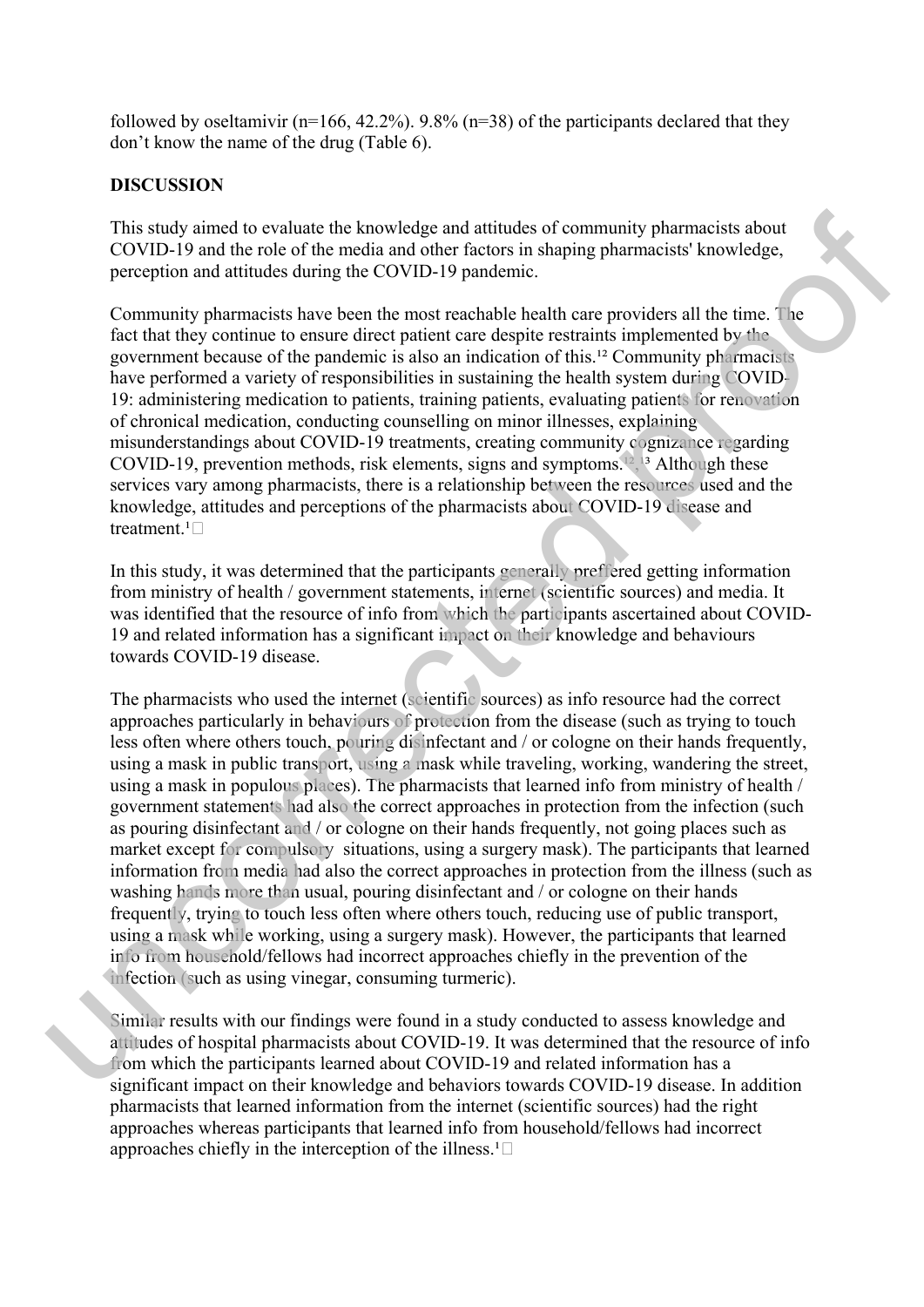The participants that learned information through internet (non-scientific sources) had wrong approaches particularly in the contamination of the infection (such as via blood), in interception of the illness (such as consuming turmeric) and in the protecting against the disease (such as eyeglasses and glove use). However WHO declared that there is no scientific evidence that consuming turmeric prevents COVID-19

(https://www.who.int/southeastasia/outbreaks-and-emergencies/novel-coronavirus-2019/factor-fiction). In addition WHO does not recommend using gloves. The wearing of gloves may increase risk of infection, since it can lead to self-contamination or transmission to others when touching contaminated surfaces and then the face

(https://www.who.int/emergencies/diseases/novel-coronavirus-2019/question-and-answershub/q-a-detail/q-a-on-covid-19-and-masks).

The pharmacists that learned info via social media had wrong approaches in prevention of the infection (such as consuming Vitamin D). According to WHO, Vitamin D does not cure COVID-19 and it is not known whether Vitamin D protects people from COVID-19 infection (https://www.who.int/southeastasia/outbreaks-and-emergencies/novel-coronavirus-2019/factor-fiction). The participants that learned information through media also had wrong approaches in interception of the illness too (such as swilling the nose with saline, using vinegar, consuming turmeric).

Some misleading info like washing the nose with saline or consuming nit has been recommended by some doctors or certain leading people on television programmes in Turkey.<sup>1</sup> $\Box$  Although these explanations were objected and corrected by other doctors and professionals, the fact that some pharmacists preferred these applications (especially washing the nose with saline) discloses the powerful effect of the press.

In this study it was also found that the participants' attitudes differ according to the sources that they learned about COVID-19.

It was determined that the participants who received information from social media gave less training to pharmacy staff and patients / customers about personal protection measures against COVID-19, correct use of masks, ways of COVID-19 transmission and COVID-19 symptoms. It was determined that the participants receiving information from the media provided less training to patients / customers on personal protection measures against COVID-19, correct use of masks and COVID-19 symptoms; however it has been observed that their behavior in training pharmacy staff is just the opposite of this. On the other hand, it has been determined that the participants using internet (scientific sources) and getting information from educational / scientific meetings provided more education both to pharmacy staff and patients / customers about personal protection measures against COVID-19, correct use of masks, ways of COVID-19 transmission and COVID-19 symptoms. Eventric transforming time treation in the proteins (AOT)-19<br>
and the source of the proteins and the proteins and the proteins and the system of the system of the system in the system of the system in the system of the s

Although there is no vaccine application yet, many vaccine works are still in progress and COVID-19 is hoped to be prevented by vaccination.<sup>1</sup> $\Box$ ,<sup>1</sup> $\Box$  Even though no vaccine is present nowadays, more than half of the pharmacists in this research expressed that vaccination can prevent COVID-19, which might be owing to extrapolation of the knowledge of other flu-like viral diseases. Most of the participants also stated that the vaccine will be found within 6-12 months and it will accelerate the end of the pandemic. On the other hand 84.2% of the participants stated that the drug that is being developed for the treatment of COVID-19 will reduce the death rates due to COVID-19 whereas 73.5% of the participants believe that the drug can be put up for sale without sufficient clinical studies. Many medicines are being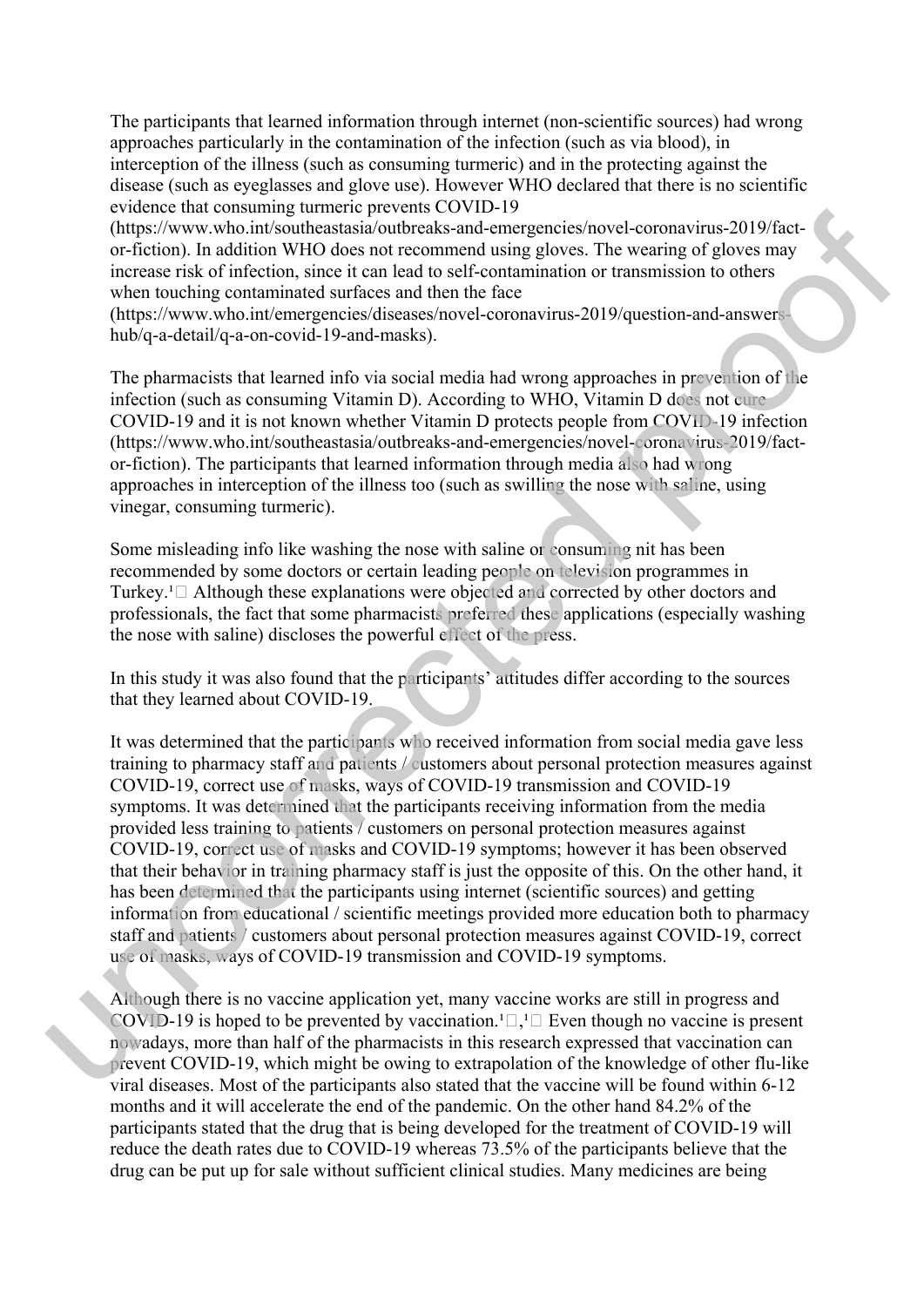tested for the treatment of COVID-19, and the effects of these medicines has been proven by some observational studies.<sup>1</sup> $\Box$ <sup>1</sup> $\Box$  Some of these medicines are antiretroviral medicines. In this study, it is understood that more than half of the pharmacists are aware of this info.

Even though no medicine has been discovered for the treatment of COVID-19 yet, approximately all of the participants stated the names of the drugs which are being used in Turkey, for the treatment of COVID-19. Thus it is understood that approximately all of the participants are aware of the medicines currently being used for the treatment of COVID-19, whereas it is seen that 9.8% of the participants have no interest to this issue.

In this study it was also determined that approximately half of the participants trust the T.C. Ministry of health the most regarding the COVID-19 pandemic process. It is followed by the WHO in second place. Most of the participants stated that they trust the source(s) between 50% and 75% which they get information about COVID-19.

#### *Study limitations*

This study has several limitations. Study participants were just only recruited from Turkey; therefore, this study just reflects the attitudes and behaviors of community pharmacists in Turkey. The participants in this study were only a part of community pharmacists and for this reason the generability of the study sample may be limited. However, the study participants were from different cities of Turkey and this constitutes one of the strengths of the study. Although the study results are reflecting pharmacists's answers from all over the Turkey, not only a part of Turkey; for better understanding the community pharmacists' knowledge, attitudes and impressions about COVID-19 a wider scale study should be done. For the measurements occurs and the measurement of the density of the same that the measurement of COVID-19 and the measurement of COVID-19 and the measurement of COVID-19. The three translated that approximately that is

#### **CONCLUSION**

In conclusion, media and other sources used for getting information affect pharmacists' knowledge, behavior and impressions. Having a high level of knowledge positively affects people's behavior. It is also important both for the society and themselves that pharmacists have accurate information about COVID-19 and increase their level of knowledge. It should be the responsibility of pharmacists, who are the closest health profession to the public, to transfer the knowledge they have acquired to the society by reflecting them on their behaviors and to provide patient education in order to prevent and control the spread of the COVID-19.

#### **REFERENCES**

1) Han Q, Lin Q, Jin S, You L. Coronavirus 2019-nCoV: A brief perspective from the front line. J Infect. 2020;80 (4): 373-377.

2) Liu S, Luo P, Tang M, Hu Q,Polidoro JP, Sun S, Gong Z. Providing pharmacy services during the coronavirus pandemic. Int J Clin Pharm. 2020;42(2): 299-304.

3) Al-Qahtani AA. Severe Acute Respiratory Syndrome Coronavirus 2 (SARS-CoV-2): Emergence, history, basic and clinical aspects. Saudi J Biol Sci. 2020;27(10): 2531-2538.

4) Balla M, Merugu GP, Patel M, Koduri NM, Gayam V, Adapa S, Naramala S, Konala VM. COVID-19, Modern Pandemic: A Systematic Review From Front-Line Health Care Providers' Perspective. J Clin Med Res. 2020;12(4): 215–229.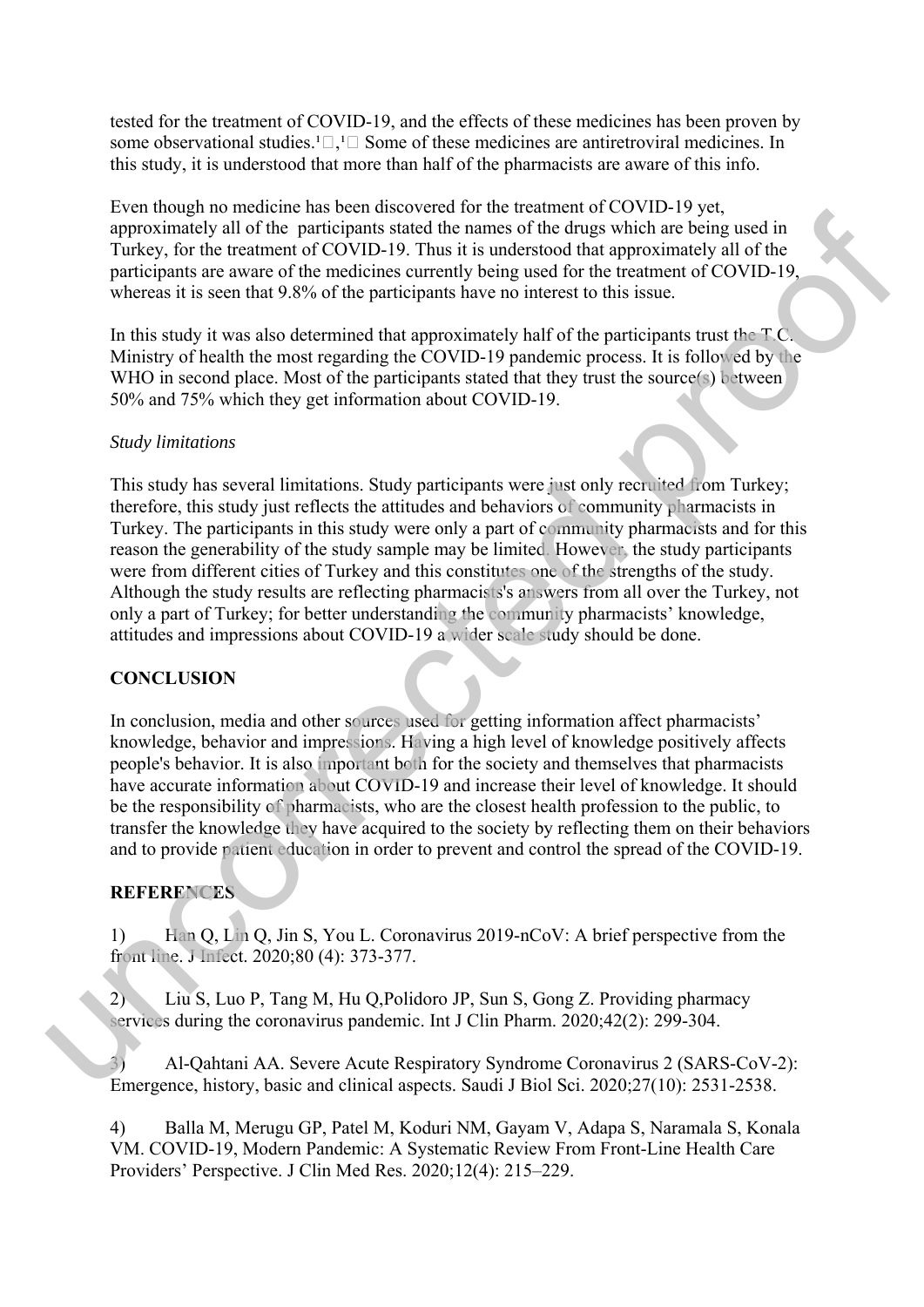5) Miller S, Patel N, Vadala T, Abrons J, Cerulli J. Defining the pharmacist role in the pandemic outbreak of novel H1N1 influenza. J Am Pharm Assoc. 2012;52(6): 763-767.

6) Chin TWF, Chant C, Tanzini R, Wells J. Severe acute respiratory syndrome (SARS): the pharmacist's role. Pharmacotherapy. 2004;24(6): 705-712.

7) World Health Organisation (WHO). Infection prevention and control during health care when novel coronavirus (nCoV) infection is suspected. 2020.

8) Karasneh R, Al-Azzam S, Muflih S, Soudah O, Hawamdeh S, Khader Y. Media's effect on shaping knowledge, awareness risk perceptions and communication practices of pandemic COVID-19 among pharmacists. Res Social Adm Pharm. 2020. Doi: https://doi.org/10.1016/j.sapharm.2020.04.027 (In press). u) Communical Stock Pharmas (with a Newton Responses Spiralty syndromic (x-aks):<br>
The pharmacids stock Pharmacolinency, 2064-24(6): 705-712.<br>
The pharmacids stock Pharmacolinency, 2064-24(6): 705-712.<br>
The wincorrected p

9) Gralinski LE, Menachery VD. Return of the Coronavirus: 2019-nCoV. Viruses. 2020;12(2): 135.

10) Ippolito G, Hui DS, Ntoumi F, Maeurer M, Zumla A. Toning down the 2019-nCoV media hype — and restoring hope. Lancet Respir Med. 2020;8(3): 230-231.

11) World Health Organisation (WHO). Survey tool and guidance: behavioural insights on COVID-19. 2020.

12) Elbeddini A, Prabaharan T, Almasalkhi S, Tran C. Pharmacists and COVID-19. J Pharm Policy Pract. 2020;13:36.

13) Mukattash TL, Jarab AS, Mukattash I, Nusair MB, Farha RA, Bisharat M, Basheti IA. Pharmacists' perception of their role during COVID-19: a qualitative content analysis of posts on Facebook pharmacy groups in Jordan. Pharm Pract. 2020; 18(3): 1900.

14) Kara E, Demirkan K, Unal S. Knowledge and Attitudes of Hospital Pharmacist About COVID-19. Turk J Pharm Sci. 2020;17(3): 242-248.

15) Li H, Zhou Y, Zhang M, Wang H, Zhao Q, Liu J. Updated Approaches against SARS-CoV-2. Antimicrob Agents Chemother. 2020;64(6):e00483-20.

16) Ahmed SF, Quadeer AA, McKay MR. Preliminary Identification of Potential Vaccine Targets for the COVID-19 Coronavirus (SARS-CoV-2) Based on SARS-CoV Immunological Studies. Viruses. 2020;12(3): 254.

17) Sarma P, Prajapat M, Avti P, Kaur H, Kumar S, Medhi B. Therapeutic options for the treatment of 2019-novel coronavirus: An evidence-based approach. Indian J Pharmacol. 2020;52(1): 1-5.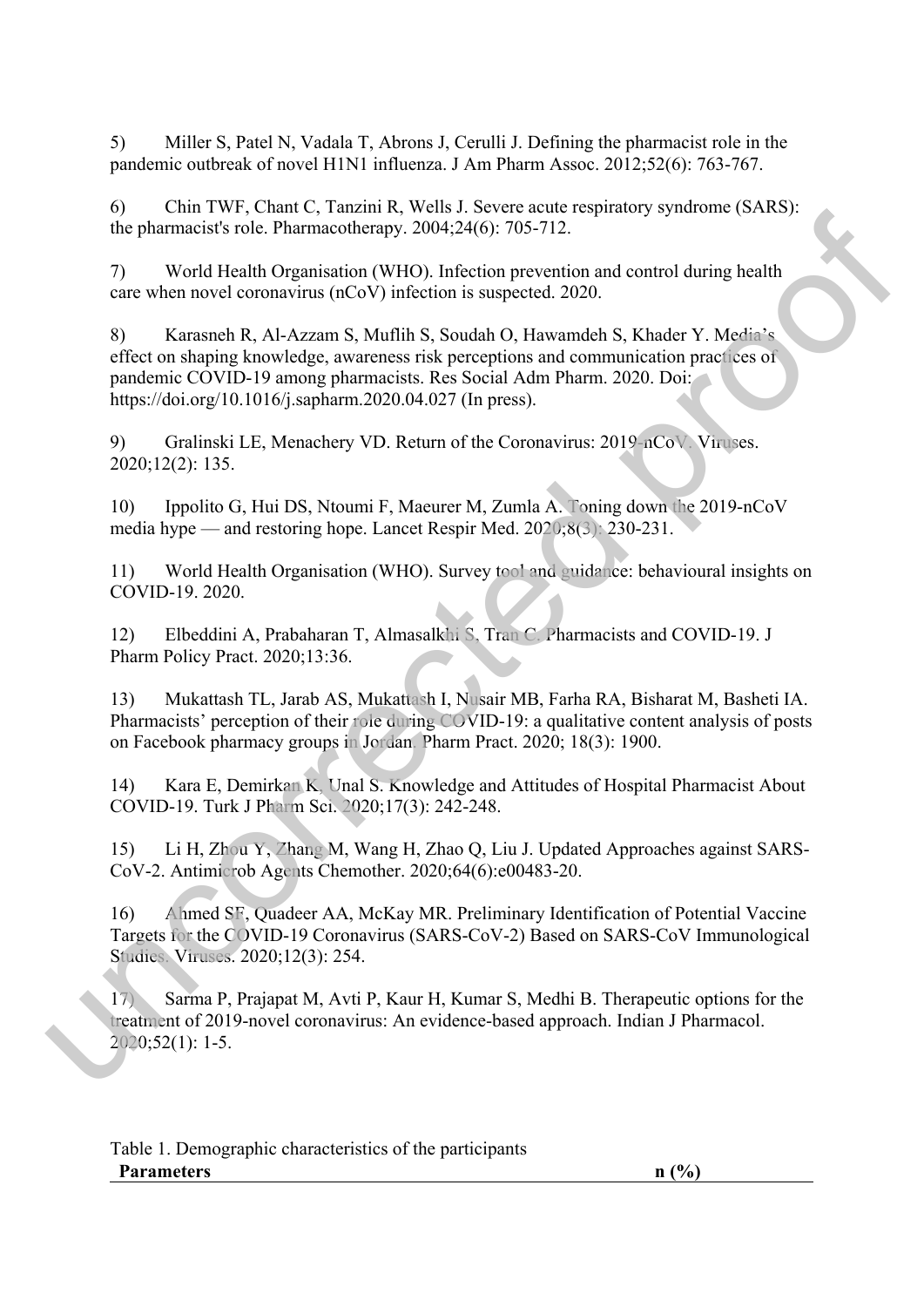| Gender                             | Female                     | 262(66.7)   |
|------------------------------------|----------------------------|-------------|
|                                    | Male                       | 131 (33.3)  |
| Age                                | $20-29$ years              | 82 (20.9)   |
|                                    | 30-39 years                | 139 (35.3)  |
|                                    | 40-49 years                | 90(22.9)    |
|                                    | 50-59 years                | 71 (18.1)   |
|                                    | $\geq 60$ years            | 11(2.8)     |
| <b>Education</b> level             | Licence                    | 291 (74)    |
|                                    | Master degree              | 86 (21.9)   |
|                                    | PhD                        | 16(4.1)     |
| Professional experience duration   | $<$ 5 years                | 98 (25)     |
|                                    | $5-10$ years               | 41 $(10.4)$ |
|                                    | $11-20$ years              | 120(30.5)   |
|                                    | $>$ 20 years               | 134 (34.1)  |
| Location of the pharmacy           | District pharmacy          | 141 (35.9)  |
|                                    | Opposite the health center | 157 (39.9)  |
|                                    | Opposite the hospital      | 78 (19.8)   |
|                                    | Bazaar pharmacy            | 17(4.4)     |
| City where the pharmacy is located | <i>Istanbul</i>            | 123(31.3)   |
|                                    | Out of Istanbul            | 270 (68.7)  |

Table 2. Knowledge questions about COVID-19 disease

|                                                                                                                                |             | 40-49 years                                   | 90 (22.9)             |  |
|--------------------------------------------------------------------------------------------------------------------------------|-------------|-----------------------------------------------|-----------------------|--|
|                                                                                                                                |             | 50-59 years                                   | 71(18.1)              |  |
|                                                                                                                                |             | $\geq 60$ years                               | 11(2.8)               |  |
| <b>Education</b> level                                                                                                         |             | Licence                                       | 291 (74)              |  |
|                                                                                                                                |             | Master degree                                 | 86 (21.9)             |  |
|                                                                                                                                |             | PhD                                           | 16(4.1)               |  |
| Professional experience duration                                                                                               |             | $<$ 5 years                                   | 98 (25)               |  |
|                                                                                                                                |             | 5-10 years                                    | 41 (10.4)             |  |
|                                                                                                                                |             | $11-20$ years                                 | 120(30.5)             |  |
|                                                                                                                                |             | $>$ 20 years                                  | 134(34.1)             |  |
| Location of the pharmacy                                                                                                       |             | District pharmacy                             | 141(35.9)             |  |
|                                                                                                                                |             | Opposite the health center                    | 157 (39.9)            |  |
|                                                                                                                                |             | Opposite the hospital                         | 78 (19.8)             |  |
|                                                                                                                                |             | Bazaar pharmacy                               | 17(4.4)               |  |
| City where the pharmacy is located                                                                                             |             | <i>i</i> stanbul                              | 123(31.3)             |  |
|                                                                                                                                |             | Out of Istanbul                               | 270 (68.7)            |  |
|                                                                                                                                |             |                                               |                       |  |
| Table 2. Knowledge questions about COVID-19 disease                                                                            |             |                                               |                       |  |
|                                                                                                                                |             | Answers*                                      | n(%)                  |  |
|                                                                                                                                |             | It is not known clearly                       | 230(58.5)             |  |
|                                                                                                                                | <b>Bats</b> |                                               | 86 (21.9)             |  |
|                                                                                                                                | Humans      |                                               | 34(8.7)               |  |
| What is the first source of                                                                                                    |             | Other (Artificial – produced                  | 43 (10.9)             |  |
|                                                                                                                                |             | in the laboratory)                            |                       |  |
|                                                                                                                                | 2-4 days    |                                               | 104(26.5)             |  |
|                                                                                                                                | 14 days     | $15-28$ days                                  | 263 (66.9)<br>26(6.6) |  |
|                                                                                                                                | $\%0 - \%1$ |                                               | 25(6.4)               |  |
| What is the mortality rate<br>from COVID-19?                                                                                   |             |                                               |                       |  |
|                                                                                                                                | $\%1,1-\%5$ |                                               | 278 (70.7)            |  |
|                                                                                                                                |             | $\frac{6}{5}$ , 1- $\frac{6}{10}$             | 78 (19.8)             |  |
|                                                                                                                                | >0/025      | $\%10,1-\%25$                                 | 5(1.3)                |  |
|                                                                                                                                |             |                                               | 7(1.8)                |  |
|                                                                                                                                |             | Only those who are sick<br>should wear a mask | 17(4.3)               |  |
| the following is the most                                                                                                      |             |                                               |                       |  |
| correct approach about using                                                                                                   |             | Everyone in society should<br>wear a mask     | 372 (94.7)            |  |
|                                                                                                                                |             |                                               |                       |  |
|                                                                                                                                |             | Only healthcare                               | 1(0.3)                |  |
| <b>Questions</b><br>the infection?<br>How long is the incubation<br>period of COVID-19?<br>In your opinion, which of<br>masks? | mask        | professionals should wear a                   |                       |  |
|                                                                                                                                |             | Only people in the risk                       | 3(0.8)                |  |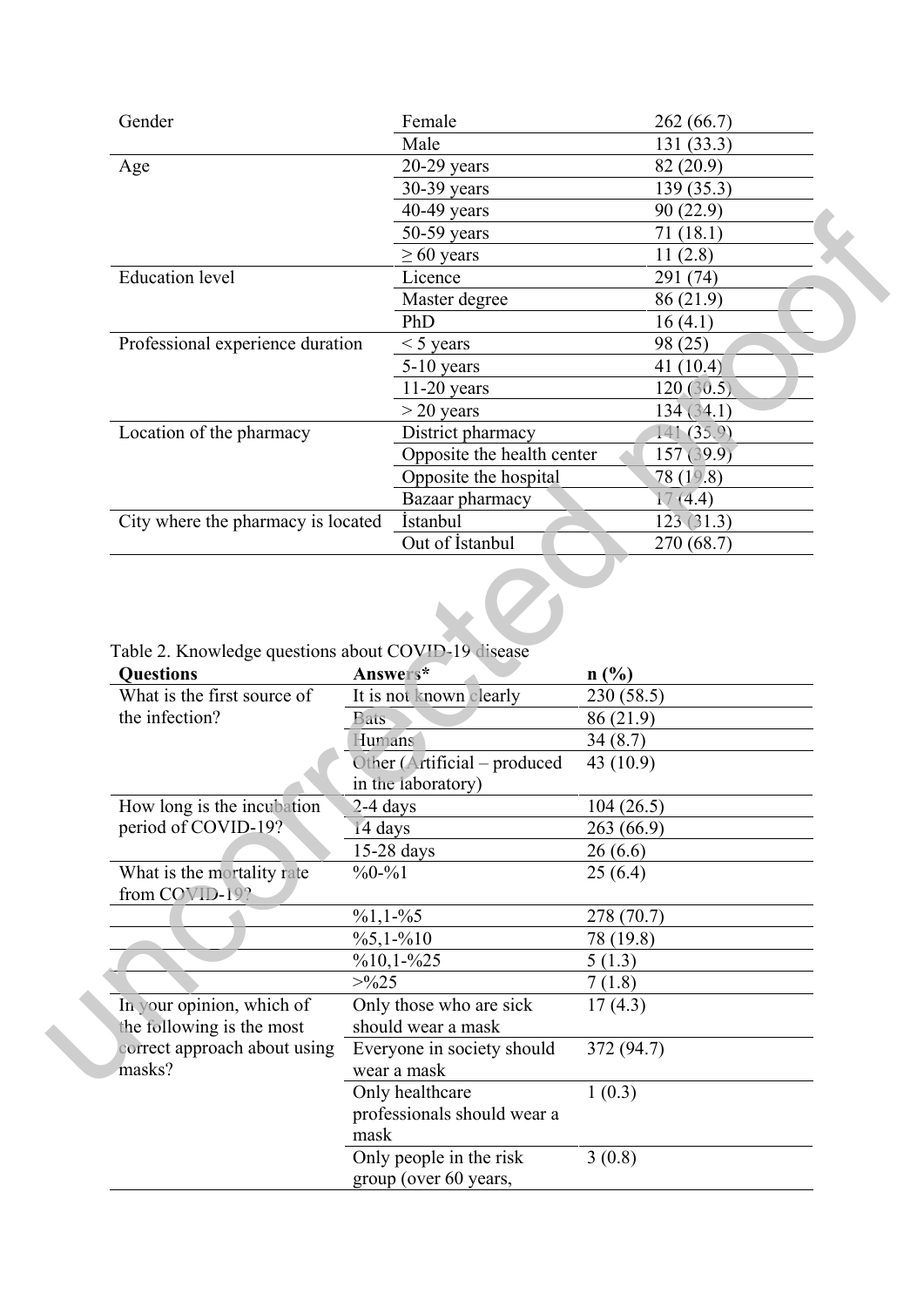|                                                                             | pregnant, etc.) should wear a<br>mask |           |  |
|-----------------------------------------------------------------------------|---------------------------------------|-----------|--|
| At least how many seconds<br>should hands be washed<br>with soap and water? | 20 seconds                            | 244(62.1) |  |
|                                                                             | 30 seconds                            | 90(22.9)  |  |
|                                                                             | 45 seconds                            | 30(7.6)   |  |
|                                                                             | minute                                | 29(7.4)   |  |

|                                                                           | 30 seconds                                                                                                            | 90(22.9)                   |               |
|---------------------------------------------------------------------------|-----------------------------------------------------------------------------------------------------------------------|----------------------------|---------------|
|                                                                           | 45 seconds                                                                                                            | 30(7.6)                    |               |
|                                                                           | 1 minute                                                                                                              | 29(7.4)                    |               |
| *Only one option was chosen                                               |                                                                                                                       |                            |               |
|                                                                           |                                                                                                                       |                            |               |
| COVID-19<br>Proposal                                                      | Table 3. The approach of the participants to true-false knowledge questions about the                                 | True, n                    | False, n      |
|                                                                           |                                                                                                                       | $\left(\frac{0}{0}\right)$ | $\frac{6}{6}$ |
|                                                                           | Alcohol-based hand sanitizer compensates washing hands                                                                | 154(39.2)                  | 239(60.8)     |
| with soap and water<br>Soap used to protect against COVID-19 must contain |                                                                                                                       | 35(8.9)                    | 358(91.1)     |
| There is a possibility of transmission of SARS-CoV-2                      |                                                                                                                       | 204(51.9)                  | 189(48.1)     |
| COVID-19 is a vaccine-preventable disease                                 |                                                                                                                       | 247 (62.8)                 | 146 (37.2)    |
| antiseptic<br>infection from products from China<br>again                 | Once the person with the COVID-19 infection recovers, they<br>are immune and will not be able to infect with COVID-19 | 82(20.9)                   | 311(79.1)     |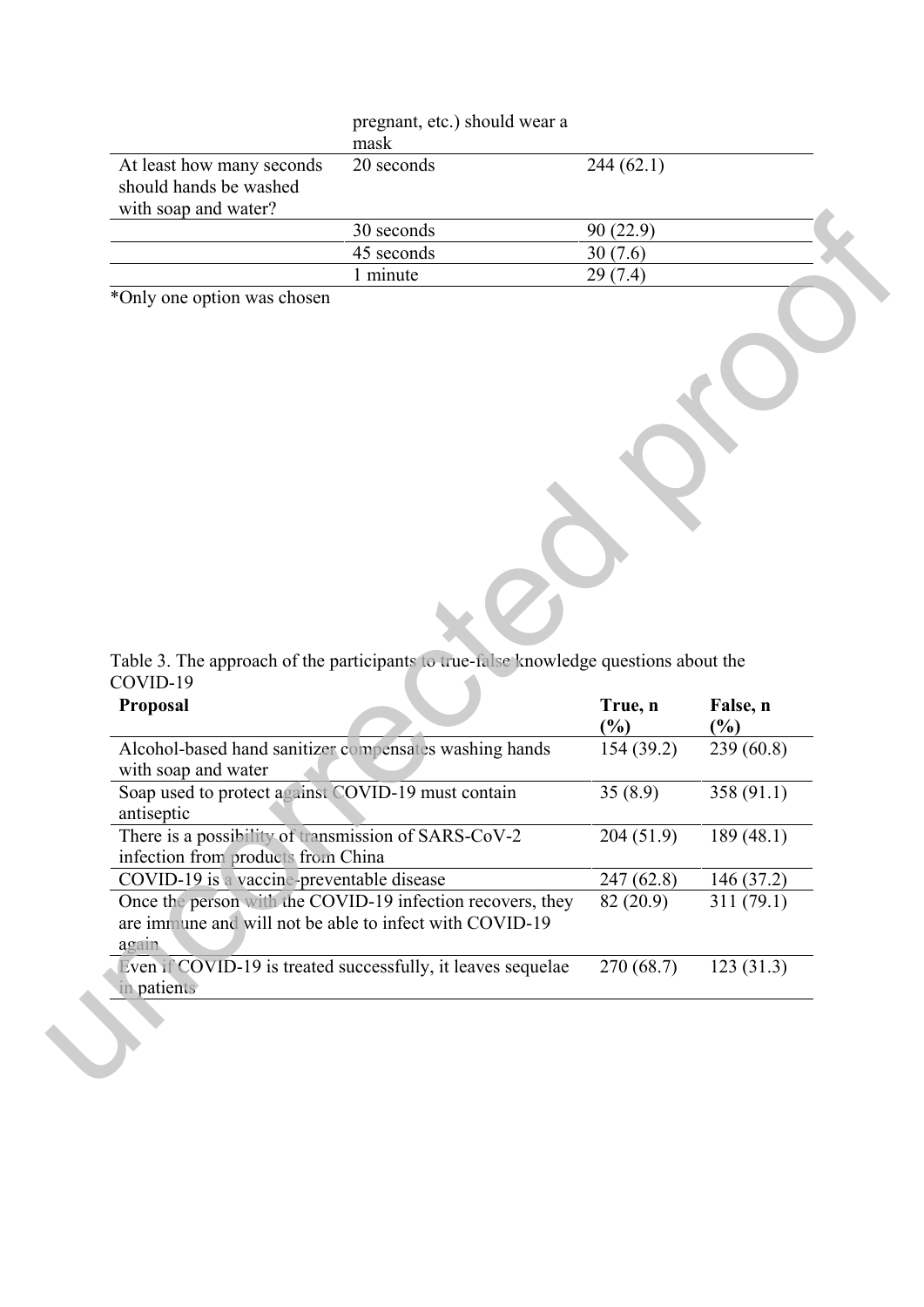|  | <b>Questions</b>                     | Answers*                                | n(%)       |
|--|--------------------------------------|-----------------------------------------|------------|
|  | From which sources do you            | Media (TV, newspaper, magazine)         | 330 (84)   |
|  | get information about COVID-<br>19?  | Internet (non-scientific sources)       | 165(42)    |
|  |                                      | Internet (scientific sources)           | 352 (89.6) |
|  |                                      | Social media                            | 283 (72)   |
|  |                                      | Trainings / Scientific Meetings         | 255 (64.9) |
|  |                                      | Friends / Family                        | 230 (58.5) |
|  |                                      | Ministry of Health / Government         | 380 (96.7) |
|  |                                      | <b>Statements</b>                       |            |
|  | Which topics are you                 | Symptoms of COVID-19                    | 368 (93.6) |
|  | researching regarding COVID-         | Scientific progresses regarding COVID-  | 266(67.7)  |
|  | 19?                                  | 19 vaccine                              |            |
|  |                                      | Scientific progresses regarding COVID-  | 353 (89.8) |
|  |                                      | 19 treatment                            |            |
|  |                                      | Patient education                       | 300 (76.3) |
|  |                                      | Ways to be protected against COVID-19   | 381 (96.9) |
|  | In which (s) of the following        | I use a mask while traveling            | 338(86)    |
|  | situations do you use a mask         | I use a mask when in crowded            | 387 (98.5) |
|  | for COVID-19?                        | environments                            |            |
|  |                                      | I use a mask while at work              | 364 (92.6) |
|  |                                      | I use a mask while wandering the street | 342 (87)   |
|  |                                      | I use a mask in public transport        | 384 (97.7) |
|  |                                      | I use a mask every time I leave home    | 281 (71.5) |
|  |                                      | I use a mask all the time               | 192 (48.9) |
|  | Which (s) of the following do        | Fabric mask                             | 43 (10.9)  |
|  | you use to protect yourself          | Surgical mask                           | 345 (87.8) |
|  | from COVID-19 during                 | N95 mask                                | 125(31.8)  |
|  | working hours in the                 | Face shield                             | 168 (42.7) |
|  | pharmacy?                            | Glasses                                 | 143 (36.4) |
|  |                                      | Glove                                   | 154(39.2)  |
|  | In which way(s) is $\text{COVID-19}$ | It is transmitted by airborne           | 329 (83.7) |
|  | transmitted?                         | Kissing                                 | 393 (100)  |
|  |                                      | Shaking hands                           | 368 (93.6) |
|  |                                      | Surface contact                         | 374 (95.2) |
|  |                                      | It is transmitted by blood              | 195(49.6)  |
|  |                                      | With sexual intercourse                 | 197(50.1)  |
|  |                                      | From mother to baby during childbirth   | 220(56)    |
|  | What is the symptom(s) of            | Fever                                   | 393 (100)  |
|  | <b>COVID-19?</b>                     | Cough                                   | 392 (99.7) |
|  |                                      | Dyspnea                                 | 390 (99.2) |
|  |                                      | Pneumonia                               | 324 (82.4) |
|  |                                      | Runny nose                              | 122(31)    |
|  |                                      | Kidney failure                          | 68 (17.3)  |
|  |                                      | Diarrhea                                | 326 (83)   |
|  |                                      | Bleeding                                | 45(11.5)   |
|  |                                      | Sudden loss of consciousness            | 108(27.5)  |

Table 4. Knowledge and attitude questions about COVID-19 disease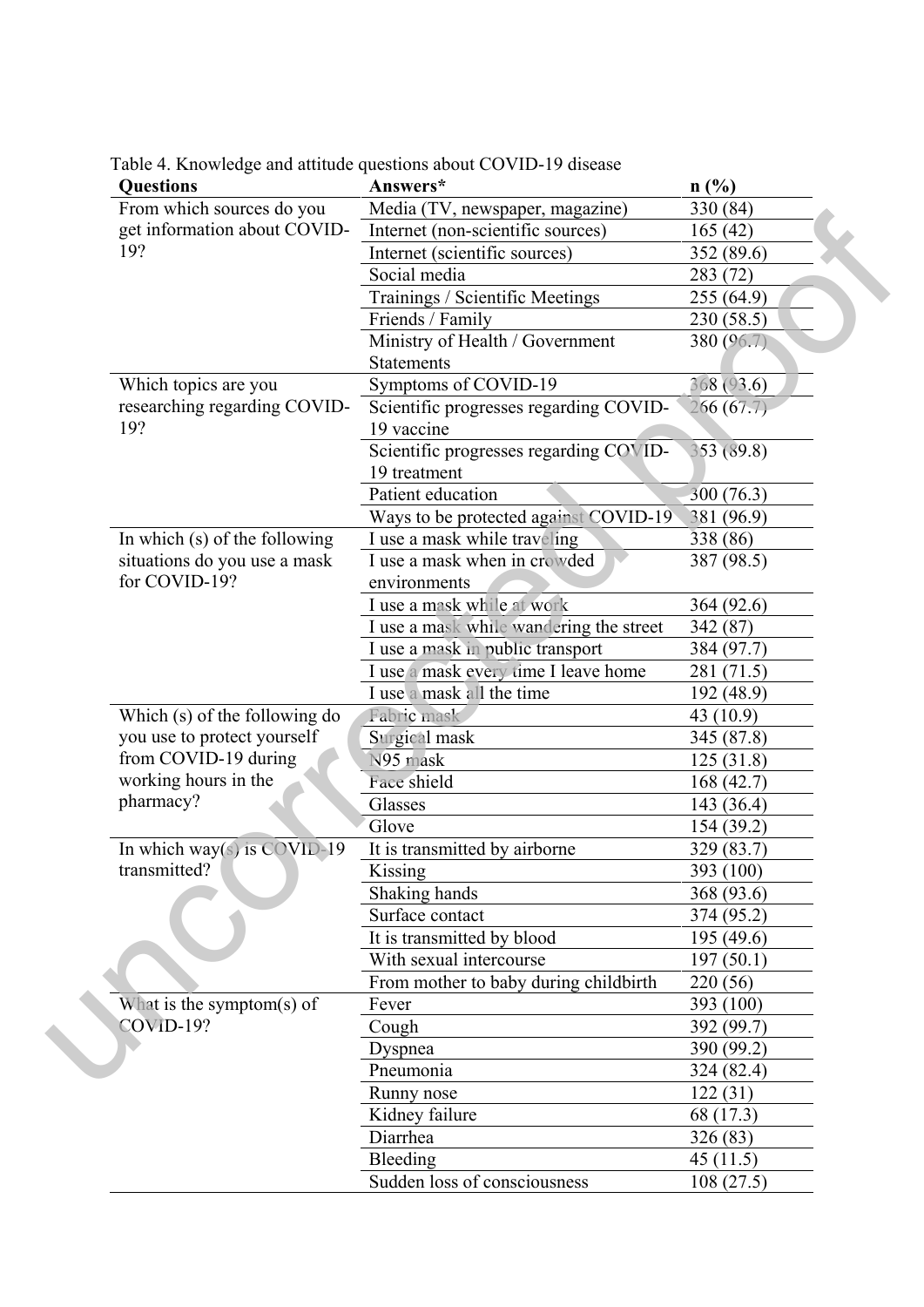|                                | Asymptomatic                              | 296 (75.3) |
|--------------------------------|-------------------------------------------|------------|
|                                | Headache                                  | 328 (83.5) |
| In case of infected with       | People over 60 years                      | 365 (92.9) |
| $COVID-19$ , which person(s)'  | People with serious chronic diseases      | 380 (96.7) |
| health will be affected most   | such as hypertension, diabetes            |            |
| negatively?                    | Children                                  | 67(17)     |
|                                | Pregnant women                            | 219 (55.7) |
|                                | Young adults                              | 33(8.4)    |
|                                | Health workers                            | 198 (50.4) |
|                                | Other                                     | 4(1)       |
| Which should be applied to     | Washing hands with soap and water         | 393 (100). |
| protect from COVID-19?         | Avoiding contact with sick people         | 390 (99.2) |
|                                | Using hand sanitizer                      | 375(95.4)  |
|                                | Using a N95 mask                          | 96(24.4)   |
|                                | Using a surgical mask                     | 380 (96.7) |
|                                | Wearing protective clothing               | 104 (26.5) |
|                                | Wearing protective glasses                | 177(45)    |
|                                | Covering the mouth and nose with a        | 113(28.8)  |
|                                | disposable tissue                         |            |
|                                | Using medical gloves                      | 114(29)    |
| What behaviors do you          | I wash my hands more often than ever      | 376 (95.7) |
| implement to protect against   | I frequently pour disinfectant and / or   | 368 (93.6) |
| COVID-19?                      | cologne on my hands                       |            |
|                                | I try to touch less frequently where      | 389 (99)   |
|                                | people touch                              |            |
|                                | I take a bath everyday                    | 267(67.9)  |
|                                | I wash / wipe everything I bought from    | 264 (67.2) |
|                                | the outside before putting it to home     |            |
|                                | I try to stay away from people who are    | 390 (99.2) |
|                                | coughing / sneezing                       |            |
|                                | Except for compulsory situations, I       | 371 (94.4) |
|                                | don't go places such as market            |            |
|                                | I reduce my use of public transport       | 378 (96.2) |
|                                | I use vitamin supplements                 | 320 (81.4) |
| Which can prevent COVID-       | Rinsing the nose with saline              | 125(31.8)  |
| 19?                            | Using vinegar                             | 98 (24.9)  |
|                                | Consuming ginger                          | 111(28.2)  |
|                                | Consuming turmeric                        | 117 (298)  |
|                                | Consuming echinacea                       | 145 (36.9) |
|                                | Consuming vitamin C                       | 345 (87.8) |
|                                | Consuming vitamin D                       | 330 (84)   |
| To protect against COVID-19    | I change the apron I wear in the          | 176(44.8)  |
| and prevent its spread,        | pharmacy every day                        |            |
| which(s) of the precautions do | I placed a plastic shield in front of the | 255 (64.9) |
| you apply in your pharmacy?    | existing distribution area in the         |            |
|                                | pharmacy                                  |            |
|                                | I made the arrangement(s) to be at least  | 351 (89.3) |
|                                | 1-2 meters distance between the patients  |            |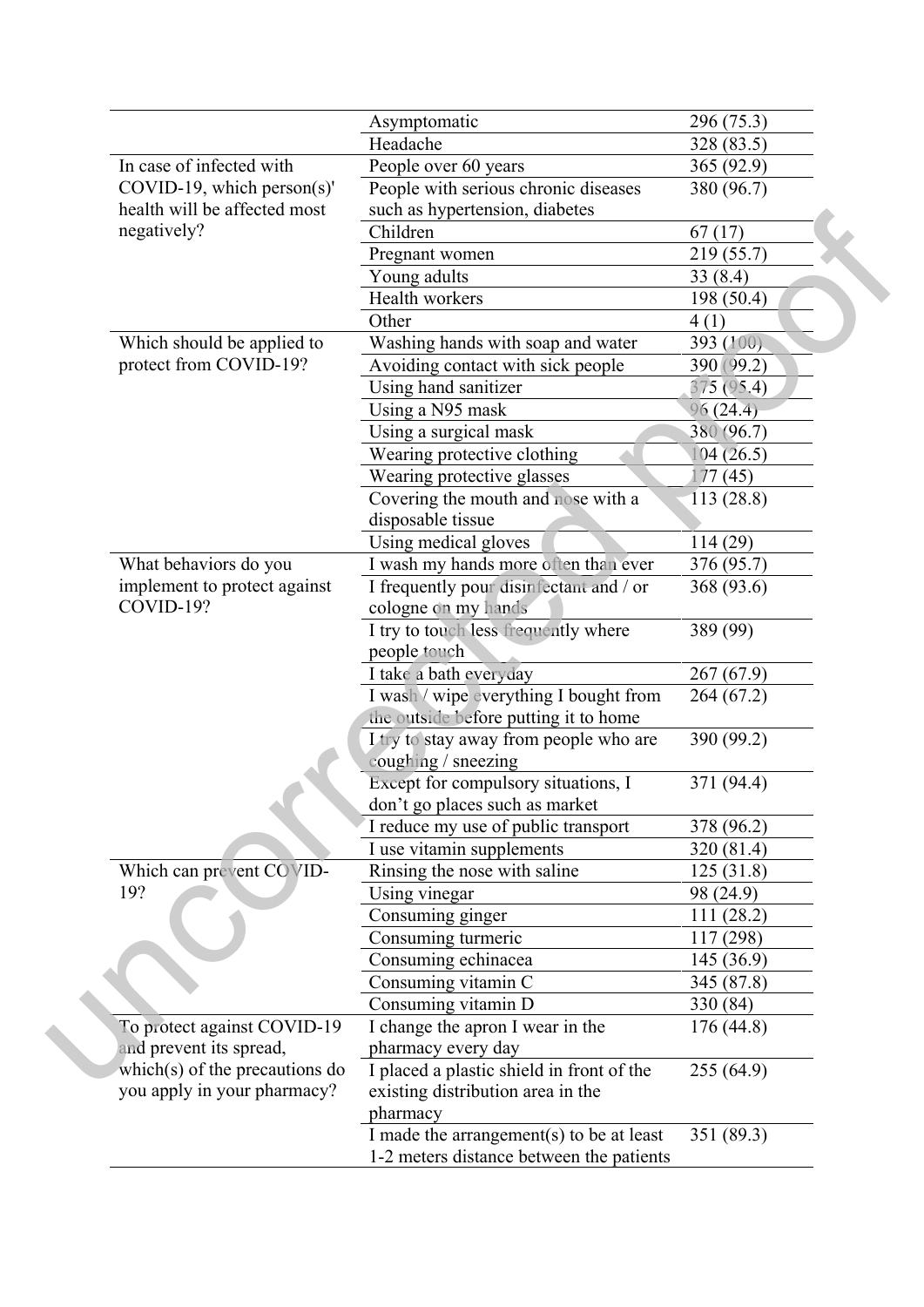| After each patient / customer, we wipe<br>223 (56.7)<br>and disinfect the pharmacy counter<br>337 (85.8)<br>After serving each patient / customer,<br>we disinfect our hands with an alcohol-<br>based solution<br>Have you given training to<br>87(22.1)<br>I didn't give training<br>your pharmacy staff about the<br>I gave training on personal protection<br>351 (89.3)<br>COVID-19?<br>precautions against COVID-19<br>320 (81.4)<br>I gave training on the correct use of<br>masks<br>I gave training on COVID-19<br>332 (84.5)<br>transmission routes<br>329 (83.7)<br>I gave training about the symptoms of<br>COVID-19 infection<br>Have you given training to<br>I didn't give training<br>124(31.6)<br>your patients / customers about<br>I gave training on personal protection<br>334 (85)<br>the COVID-19?<br>precautions against COVID-19<br>I gave training on the correct use of<br>326 (83)<br>masks<br>I gave training on COVID-19<br>315 (80.2)<br>transmission routes<br>I gave training about the symptoms of<br>318 (80.9)<br>COVID-19 infection<br>*More than one option was chosen | We disinfect the drugs coming from the<br>drug storage before placing them on the<br>shelves | 98 (24.9) |
|--------------------------------------------------------------------------------------------------------------------------------------------------------------------------------------------------------------------------------------------------------------------------------------------------------------------------------------------------------------------------------------------------------------------------------------------------------------------------------------------------------------------------------------------------------------------------------------------------------------------------------------------------------------------------------------------------------------------------------------------------------------------------------------------------------------------------------------------------------------------------------------------------------------------------------------------------------------------------------------------------------------------------------------------------------------------------------------------------------------|----------------------------------------------------------------------------------------------|-----------|
|                                                                                                                                                                                                                                                                                                                                                                                                                                                                                                                                                                                                                                                                                                                                                                                                                                                                                                                                                                                                                                                                                                              |                                                                                              |           |
|                                                                                                                                                                                                                                                                                                                                                                                                                                                                                                                                                                                                                                                                                                                                                                                                                                                                                                                                                                                                                                                                                                              |                                                                                              |           |
|                                                                                                                                                                                                                                                                                                                                                                                                                                                                                                                                                                                                                                                                                                                                                                                                                                                                                                                                                                                                                                                                                                              |                                                                                              |           |
|                                                                                                                                                                                                                                                                                                                                                                                                                                                                                                                                                                                                                                                                                                                                                                                                                                                                                                                                                                                                                                                                                                              |                                                                                              |           |
|                                                                                                                                                                                                                                                                                                                                                                                                                                                                                                                                                                                                                                                                                                                                                                                                                                                                                                                                                                                                                                                                                                              |                                                                                              |           |
|                                                                                                                                                                                                                                                                                                                                                                                                                                                                                                                                                                                                                                                                                                                                                                                                                                                                                                                                                                                                                                                                                                              |                                                                                              |           |
|                                                                                                                                                                                                                                                                                                                                                                                                                                                                                                                                                                                                                                                                                                                                                                                                                                                                                                                                                                                                                                                                                                              |                                                                                              |           |
|                                                                                                                                                                                                                                                                                                                                                                                                                                                                                                                                                                                                                                                                                                                                                                                                                                                                                                                                                                                                                                                                                                              |                                                                                              |           |
|                                                                                                                                                                                                                                                                                                                                                                                                                                                                                                                                                                                                                                                                                                                                                                                                                                                                                                                                                                                                                                                                                                              |                                                                                              |           |
|                                                                                                                                                                                                                                                                                                                                                                                                                                                                                                                                                                                                                                                                                                                                                                                                                                                                                                                                                                                                                                                                                                              |                                                                                              |           |
|                                                                                                                                                                                                                                                                                                                                                                                                                                                                                                                                                                                                                                                                                                                                                                                                                                                                                                                                                                                                                                                                                                              |                                                                                              |           |
|                                                                                                                                                                                                                                                                                                                                                                                                                                                                                                                                                                                                                                                                                                                                                                                                                                                                                                                                                                                                                                                                                                              |                                                                                              |           |
|                                                                                                                                                                                                                                                                                                                                                                                                                                                                                                                                                                                                                                                                                                                                                                                                                                                                                                                                                                                                                                                                                                              |                                                                                              |           |
|                                                                                                                                                                                                                                                                                                                                                                                                                                                                                                                                                                                                                                                                                                                                                                                                                                                                                                                                                                                                                                                                                                              |                                                                                              |           |

| Table 5. The participants' impression on COVID-19 pandemic process |          |      |
|--------------------------------------------------------------------|----------|------|
| <b>Questions</b>                                                   | Answers* | n(%) |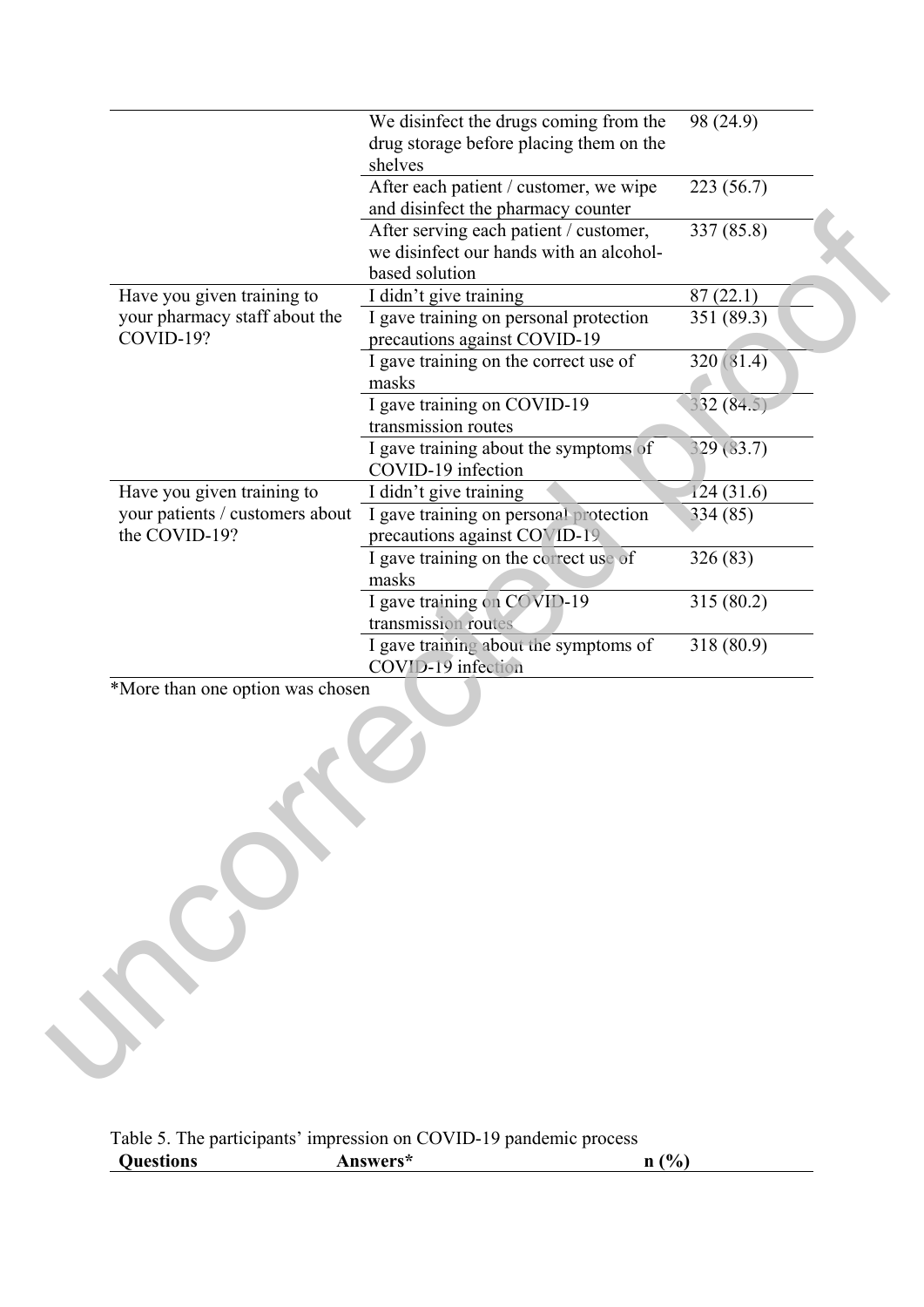| When do you think the<br>pandemic will end? | When the air temperature rises          | 4(1.0)     |
|---------------------------------------------|-----------------------------------------|------------|
|                                             | Within 1-2 months                       | 4(1.0)     |
|                                             | Within 6-12 months                      | 90(22.9)   |
|                                             | Within 1-2 years                        | 178 (45.3) |
|                                             | Within 2-5 years                        | 82 (20.9)  |
|                                             | Within 5-10 years                       | 4(1.0)     |
|                                             | After 10 years                          | 1(0.3)     |
|                                             | It will not end                         | 30(7.6)    |
| Which of the following                      | I think the vaccine will be found       | 38(9.7)    |
| best describes your                         | within 6 months and it will accelerate  |            |
| thoughts about the                          | the end of the pandemic                 |            |
| COVID-19 vaccine?                           | I think the vaccine will be found       | 18(4,6)    |
|                                             | within 6 months, but it will not affect |            |
|                                             | the course of the pandemic              |            |
|                                             | I think the vaccine will be found       | 152(38.7)  |
|                                             | within 6-12 months and it will          |            |
|                                             | accelerate the end of the pandemic      |            |
|                                             | I think the vaccine will be found       | 40 (10.2)  |
|                                             | within 6-12 months, but it will not     |            |
|                                             | affect the course of the pandemic       |            |
|                                             | I think the vaccine will not be found   | 140 (35.6) |
|                                             | within 12 months                        |            |
|                                             | Vaccine found but not given             | 5(1.3)     |
| Which of the following                      | T.C. Ministry of Health                 | 183 (46.6) |
| institutions do you trust                   |                                         |            |
| the most regarding the                      |                                         |            |
| COVID-19 pandemic                           |                                         |            |
| process?                                    |                                         |            |
|                                             |                                         |            |
|                                             | WHO (World Health Organization)         | 112(28.5)  |
|                                             | FDA (U.S. Food & Drug                   | 27(6.9)    |
|                                             | Administration)                         |            |
|                                             | TEB (Turkish Pharmacists'               | 8(2)       |
|                                             | Association)                            |            |
|                                             | FIP (International Pharmaceutical       | 63 (16)    |
|                                             | Federation)                             |            |
| How much do you trust to                    | <0/010                                  | 27(6.9)    |
| the source(s) from which                    |                                         |            |
| you learn about COVID-                      |                                         |            |
| 19?                                         |                                         |            |
|                                             | $%10-%50$                               | 92 (23.4)  |
|                                             | $\frac{0}{0}$ 50                        | 106(27)    |
|                                             | $%50 - %75$                             | 115(29.3)  |
|                                             | %75-%99                                 | 53 (13.5)  |
|                                             |                                         |            |

\*Only one option was chosen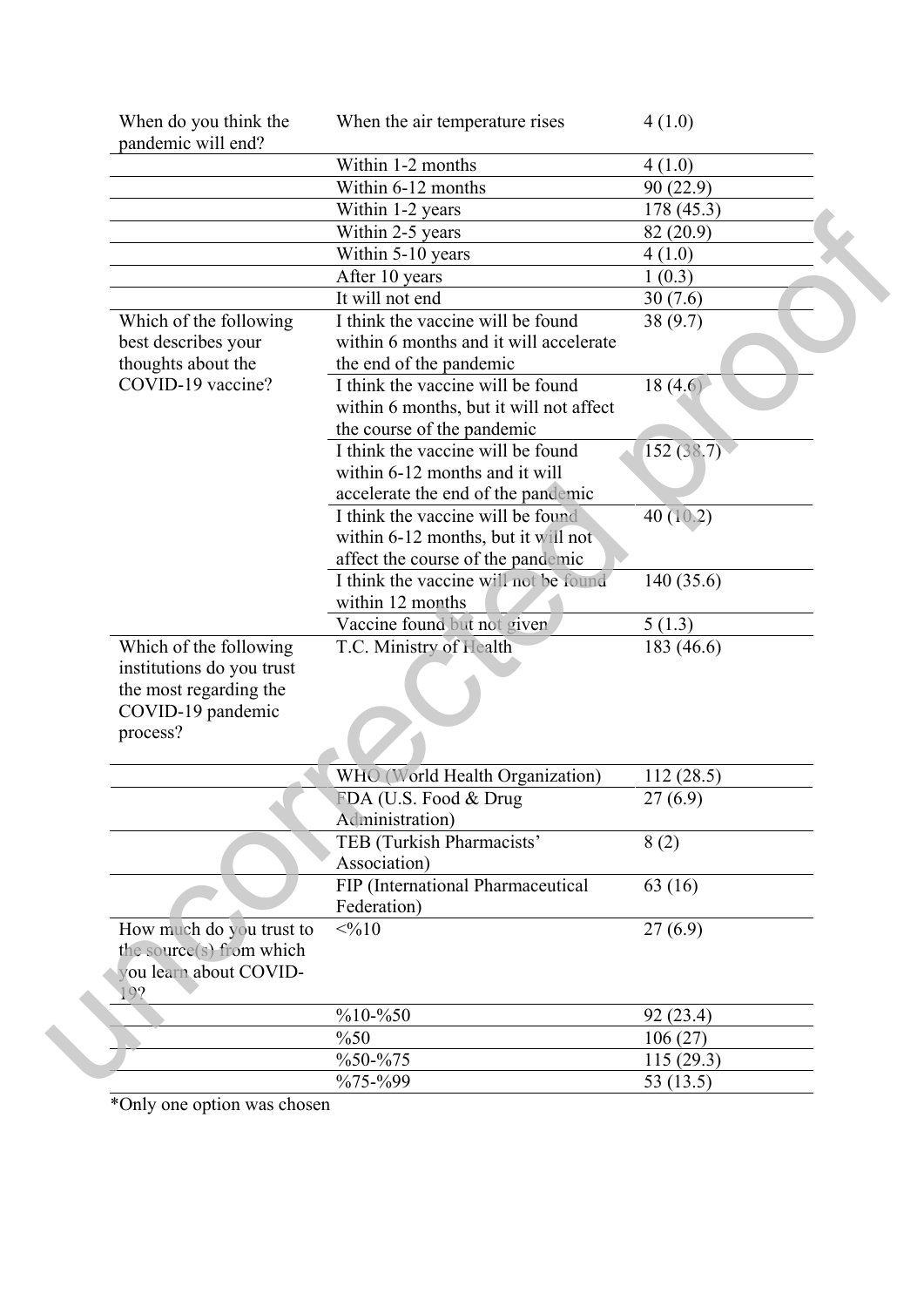|          | Table 6. Participants' responses regarding the names of drugs used in the treatment of |  |  |  |  |
|----------|----------------------------------------------------------------------------------------|--|--|--|--|
| COVID-19 |                                                                                        |  |  |  |  |

Proof

| COVID-19            | Table 6. Participants' responses regarding the names of drugs used in the treatment of |
|---------------------|----------------------------------------------------------------------------------------|
| Name of the drug    | n(%)                                                                                   |
| I don't know        | 38 (%9.8)                                                                              |
| Hydroxychloroquine  | $226($ %57.5)                                                                          |
| Azithyromycin       | 97 (9650.1)                                                                            |
| Oseltamivir         | 166 (%42.2)                                                                            |
| Favipiravir         | $87 \left( \frac{9}{22.1} \right)$                                                     |
| Enoxaparin          | 76 (%19.3)                                                                             |
| Paracetamol         | 72 (%18.3)                                                                             |
| Clarithromycin      | 43 (%10.9)                                                                             |
| Tosilizumab         | 42 (%10.7)                                                                             |
| Vitamin C           | 35 $(%8.9)$                                                                            |
| Ritonavir+Lopinavir | 33 $(\frac{6}{8}.4)$                                                                   |
| Ritonavir           | $21 \, (%5.3)$                                                                         |
| Remdesivir          | 15(%3.8)                                                                               |
| Vitamin D           | 15(%3.8)                                                                               |
| Doxycycline         | 12(%3.1)                                                                               |
| Acetylcysteine      | 9(%2.3)                                                                                |
| Ivermectin          | 3(%8)                                                                                  |
| Heparin             | 3(%8)                                                                                  |
| Gemifloxacin        | 3(%8)                                                                                  |
| Diosmin+Hesperidin  | 2(%5)                                                                                  |